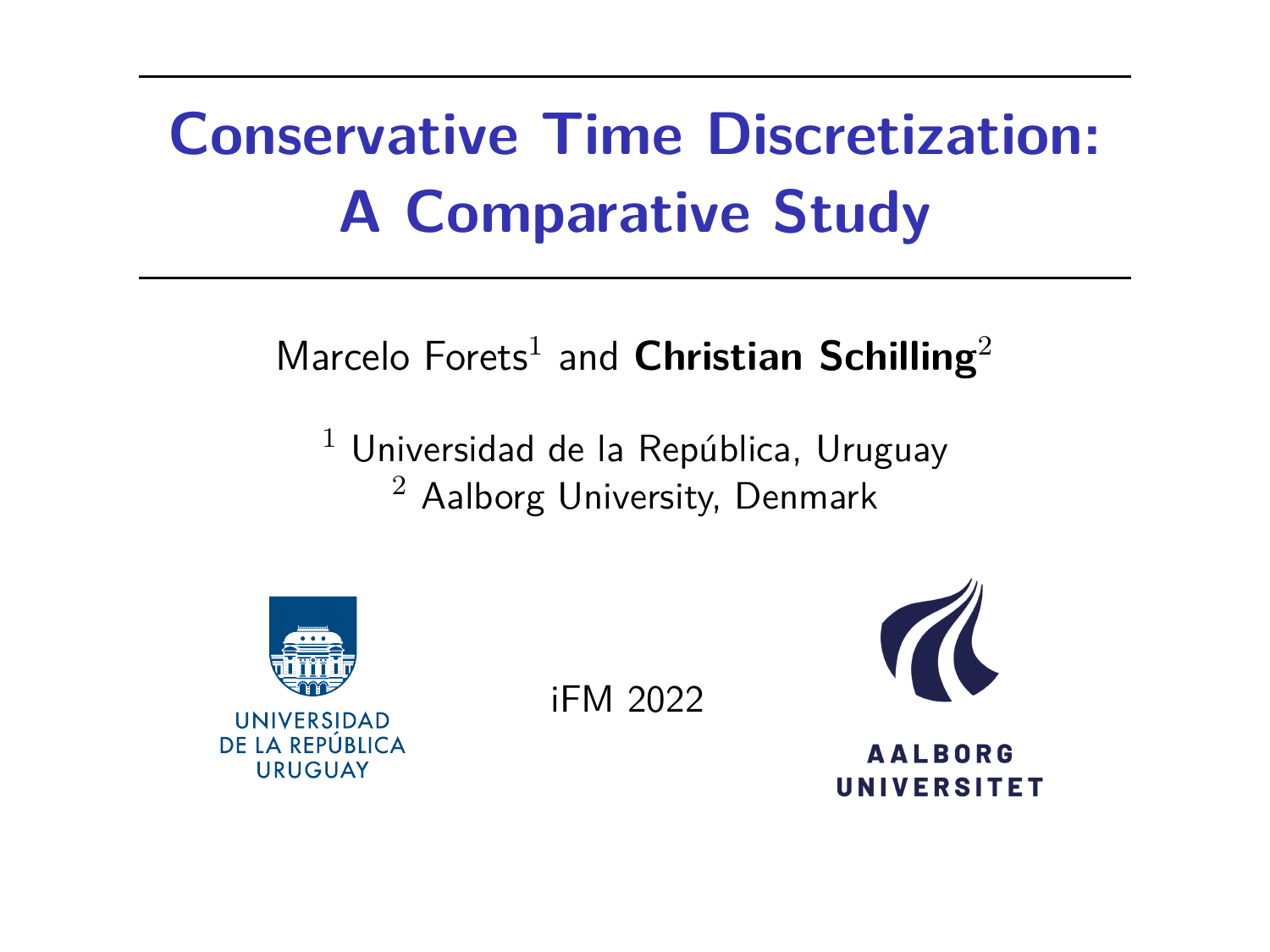

#### **[Discretization](#page-2-0)**

**[Methods](#page-10-0)** 

[Evaluation](#page-21-0)

[Conclusion](#page-32-0)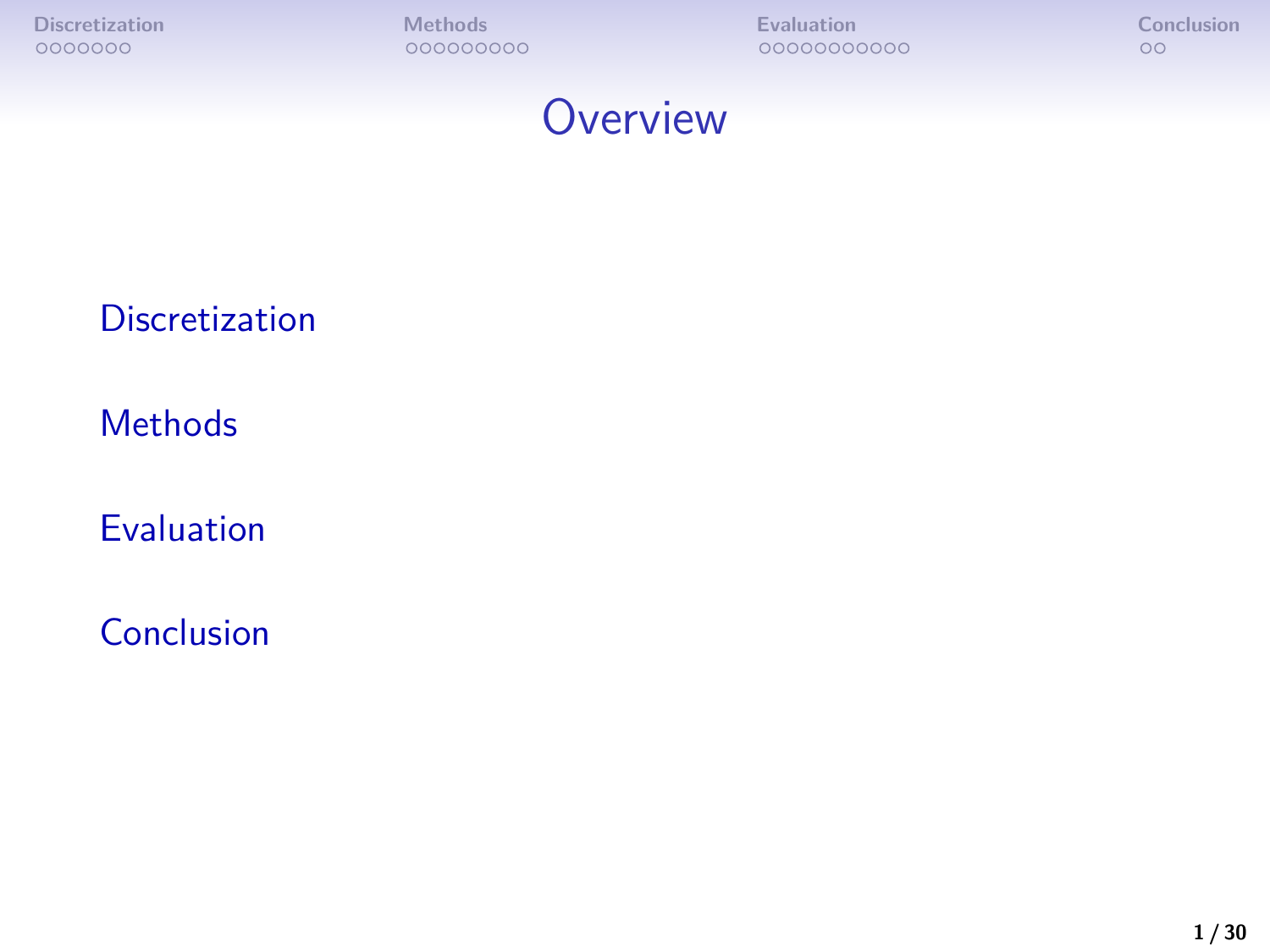<span id="page-2-0"></span>



#### **[Discretization](#page-2-0)**

**[Methods](#page-10-0)** 

[Evaluation](#page-21-0)

[Conclusion](#page-32-0)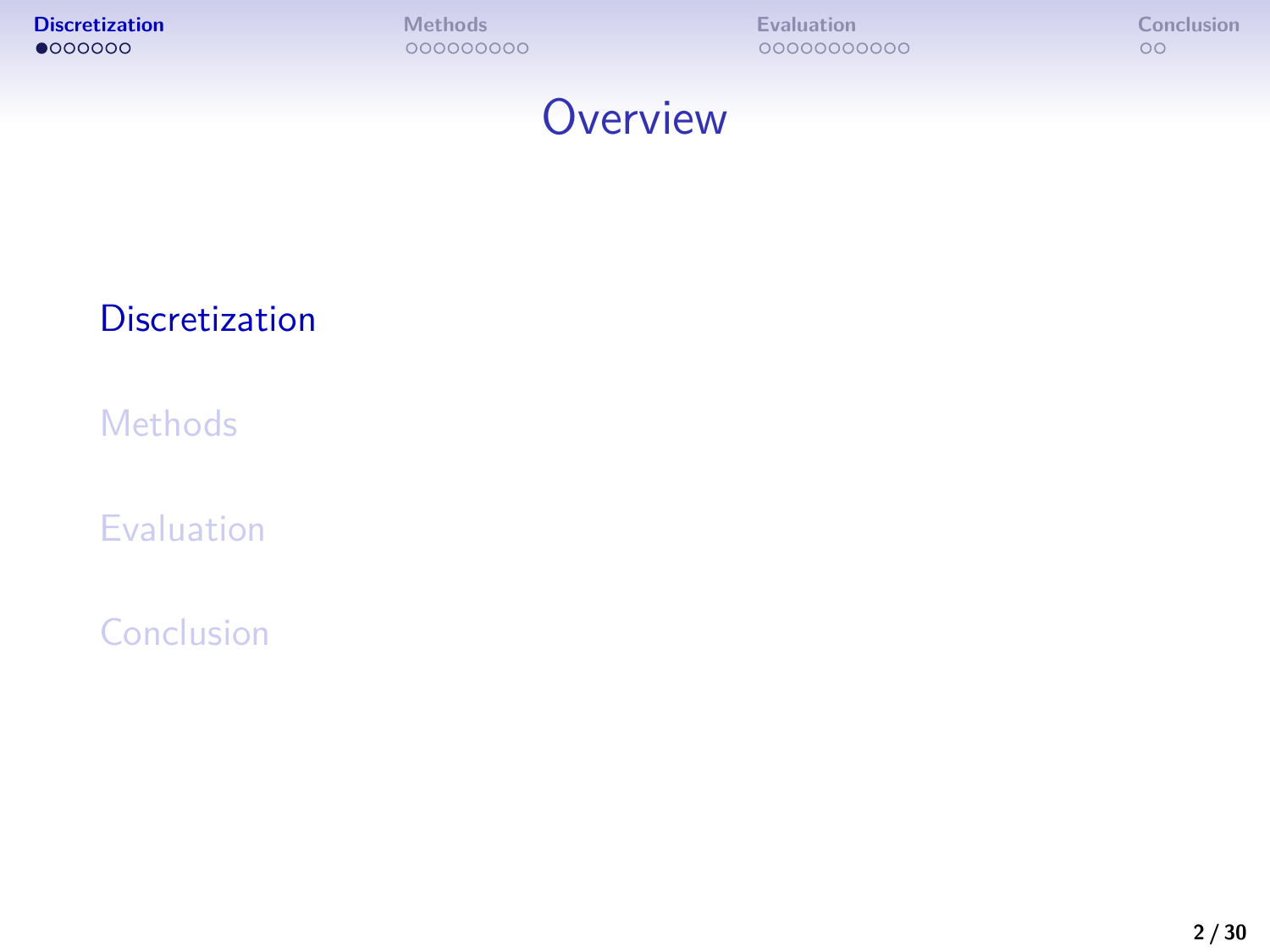$0000000$ 

**[Discretization](#page-2-0) [Methods](#page-10-0) [Evaluation](#page-21-0) [Conclusion](#page-32-0)**

 $\circ$ 

## **Reachability**

• Given an n-dimensional **linear continuous** system

$$
\dot{x}(t) = Ax(t)
$$

and a set of initial states  $x(0) \in \mathcal{X}_0 \subseteq \mathbb{R}^n$ 

- Let  $\xi_{x_0}(t)$  be the trajectory from initial state  $x_0$  at time point  $t$
- We are interested in the **reachable states** for time point t

$$
\mathcal{R}_t = \{\xi_{x_0}(t) : x_0 \in \mathcal{X}_0\}
$$

and more generally for time intervals

$$
\mathcal{R}_{[t_0,t_1]}=\{\xi_{x_0}(t):x_0\in\mathcal{X}_0,t\in[t_0,t_1]\}
$$

• **Time-bounded reachability problem:** Compute  $\mathcal{R}_{[0, T]}$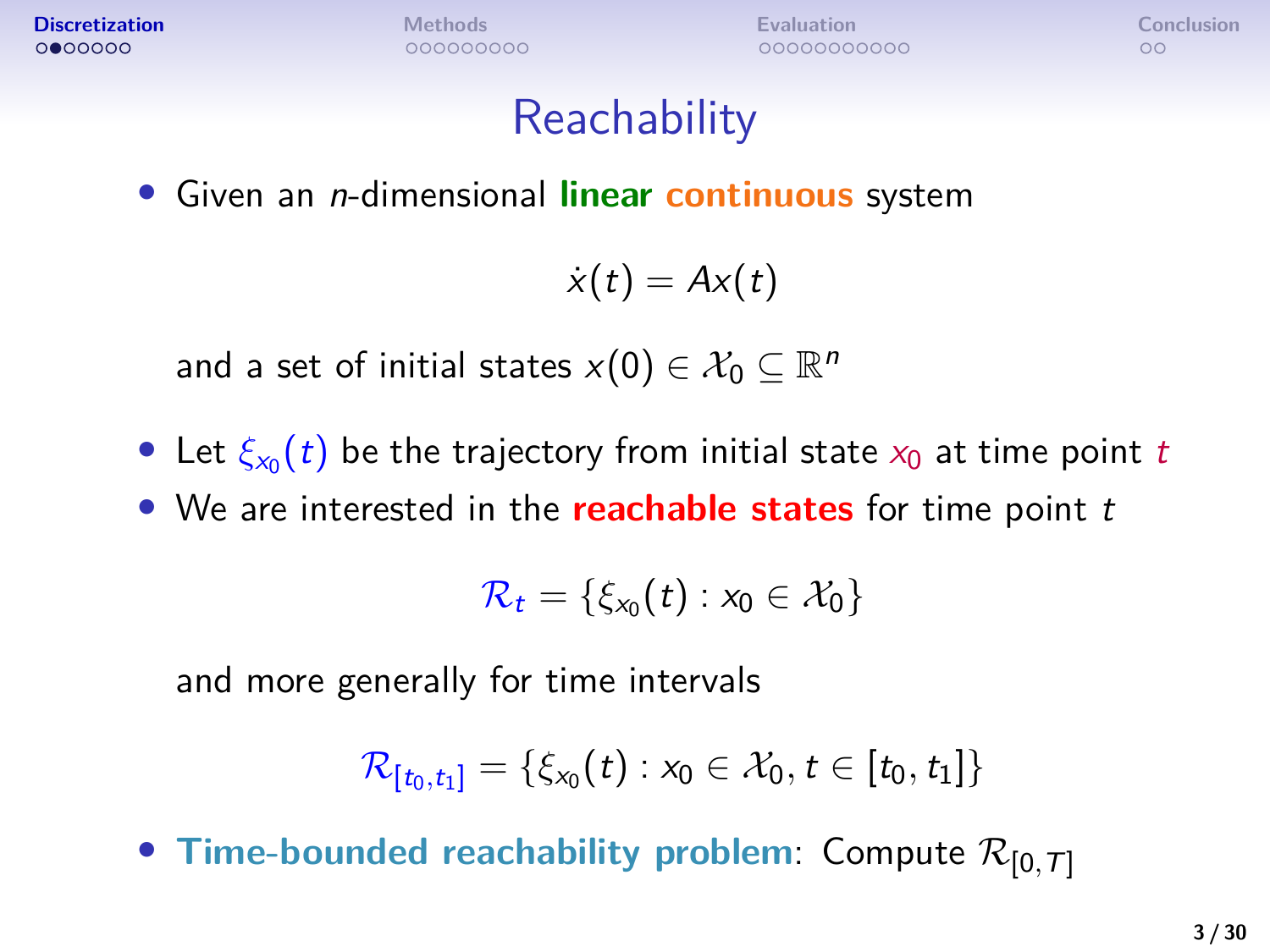## **Reachability**

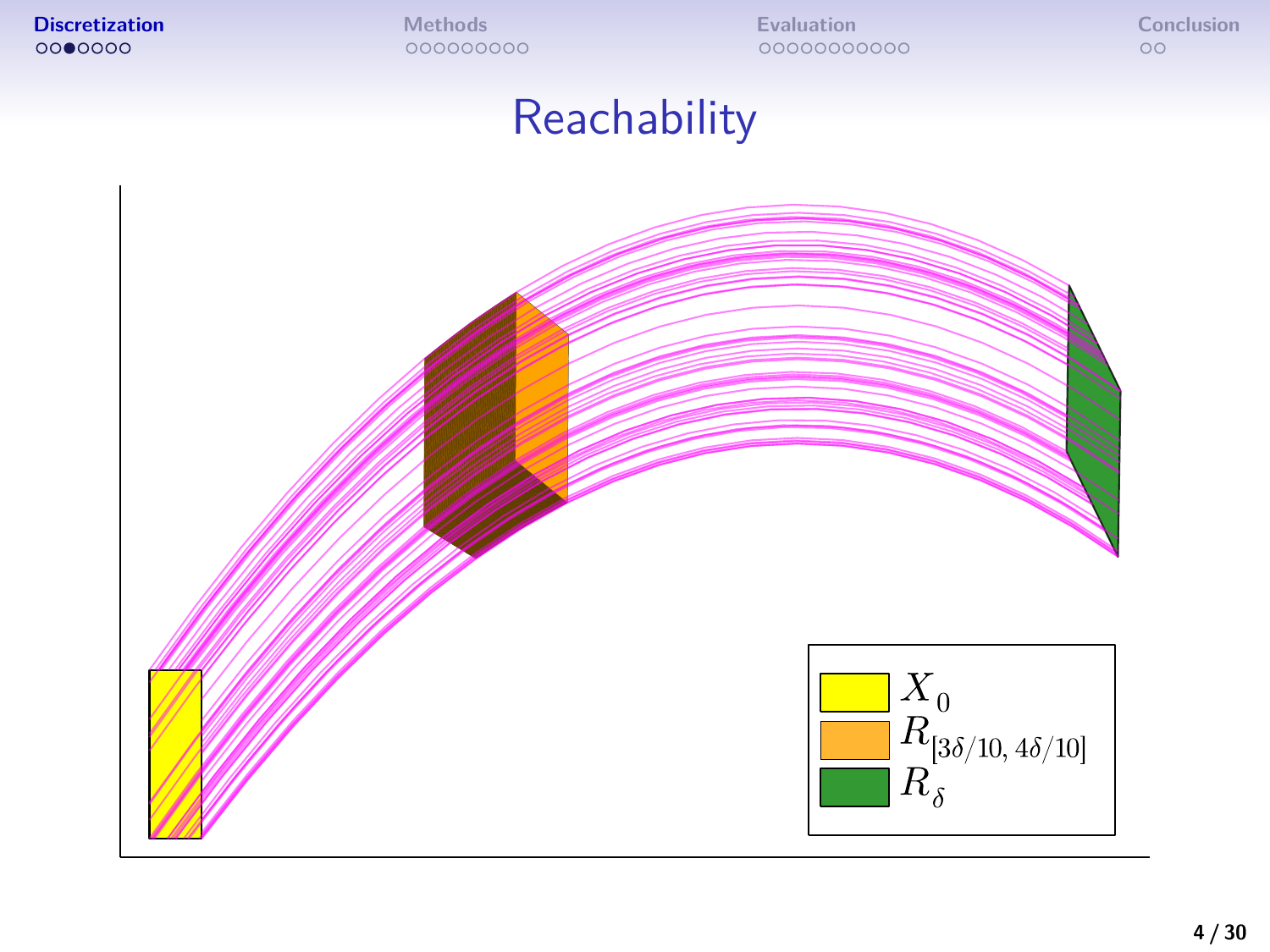$00$ 

## **Reachability**

• Given an n-dimensional **linear continuous** system

$$
\dot{x}(t) = Ax(t)
$$

and a set of initial states  $x(0) \in \mathcal{X}_0 \subseteq \mathbb{R}^n$ 

 $\bullet$  General idea: Exploit that for any  $t_0, t_1, \delta \in \mathbb{R}_{\geq 0}$  and  $\Phi := e^{A \delta}$ 

$$
\mathcal{R}_{[t_0+\delta,t_1+\delta]}=\Phi\mathcal{R}_{[t_0,t_1]}
$$

and compute (over)approximation  $\Omega_0 \supseteq \mathcal{R}_{[0,\delta]}$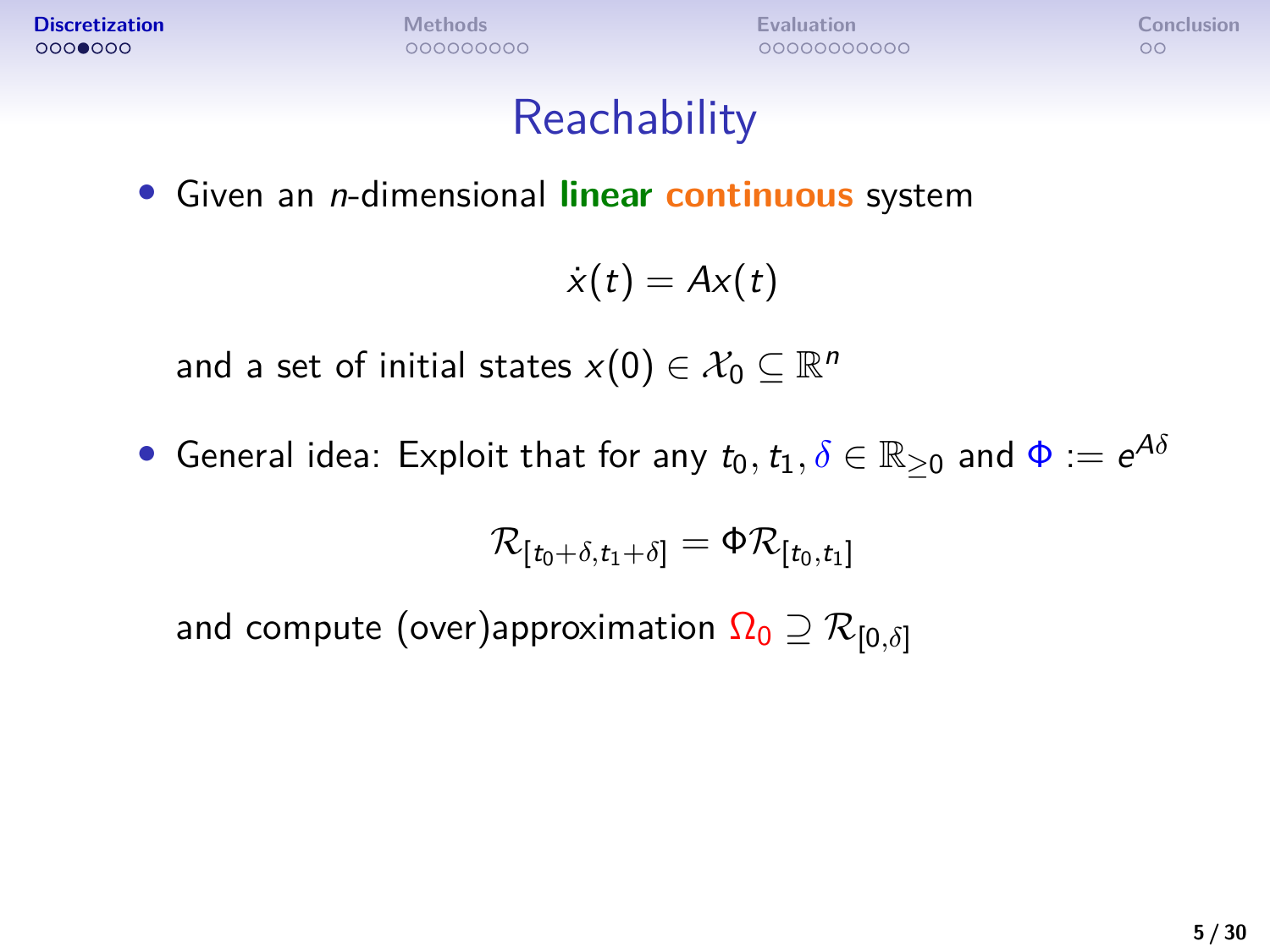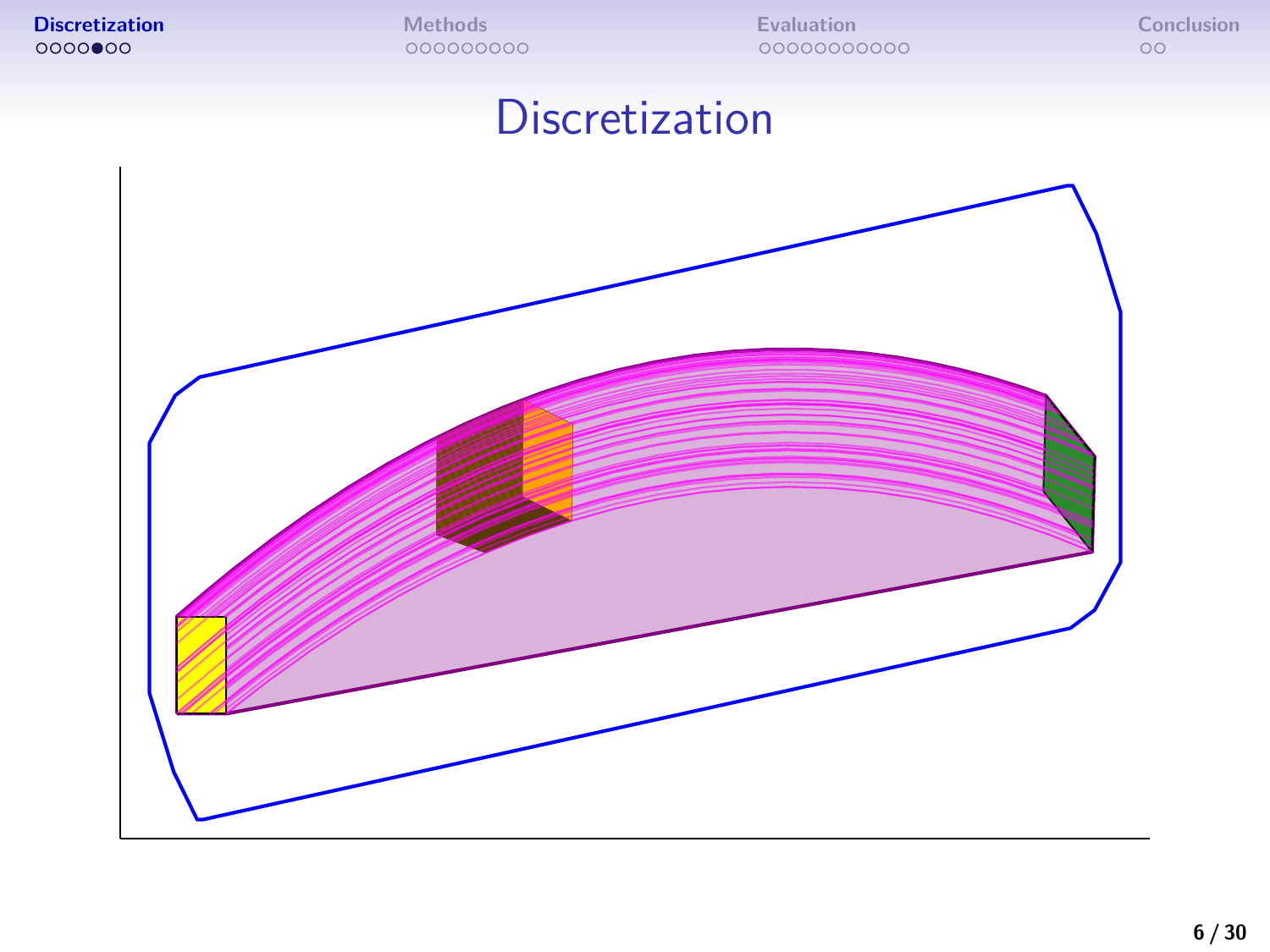

- Define the sequence  $\Omega_{k+1} = \Phi \Omega_k$
- Simple corollary:

$$
\Omega_0 \supseteq \mathcal{R}_{[0,\delta]} \implies \bigcup_{k=0}^{\lceil T/\delta \rceil} \Omega_k \supseteq \mathcal{R}_{[0,T]}
$$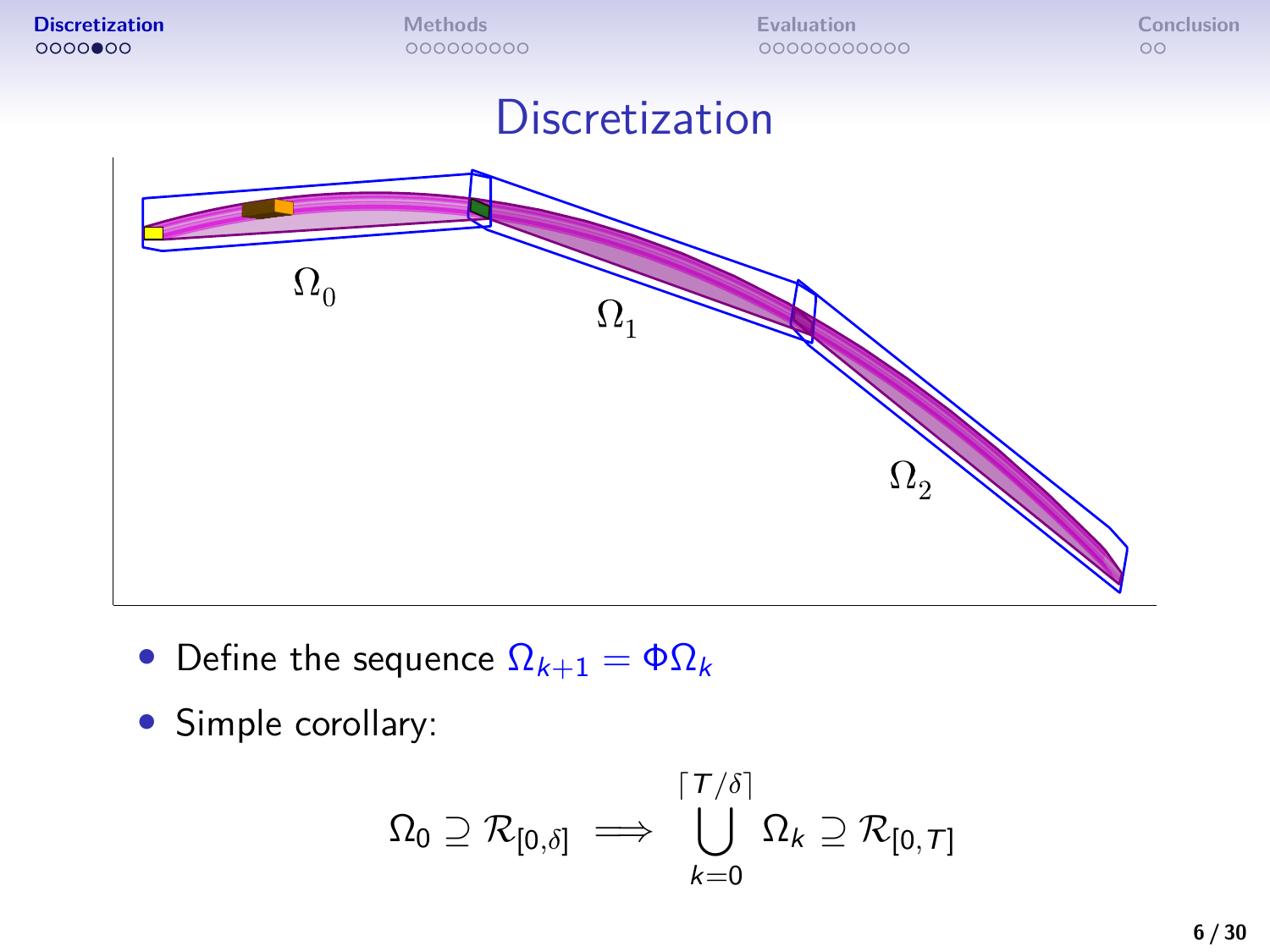$\circ$ 

#### **Discretization**

• Given an n-dimensional **linear continuous** system

 $\dot{x}(t) = Ax(t)$ 

and a set of initial states  $x(0) \in \mathcal{X}_0 \subseteq \mathbb{R}^n$ 

#### • **Discretization algorithm**

- Choose (small) time step *δ* ∈ R*>*<sup>0</sup>
- Compute (over)approximation  $\Omega_0 \supseteq \mathcal{R}_{[0,\delta]}$
- Transform to n-dimensional **linear discrete** system

$$
x_{k+1} = \Phi x_k
$$

with initial states  $x_0 \in \Omega_0$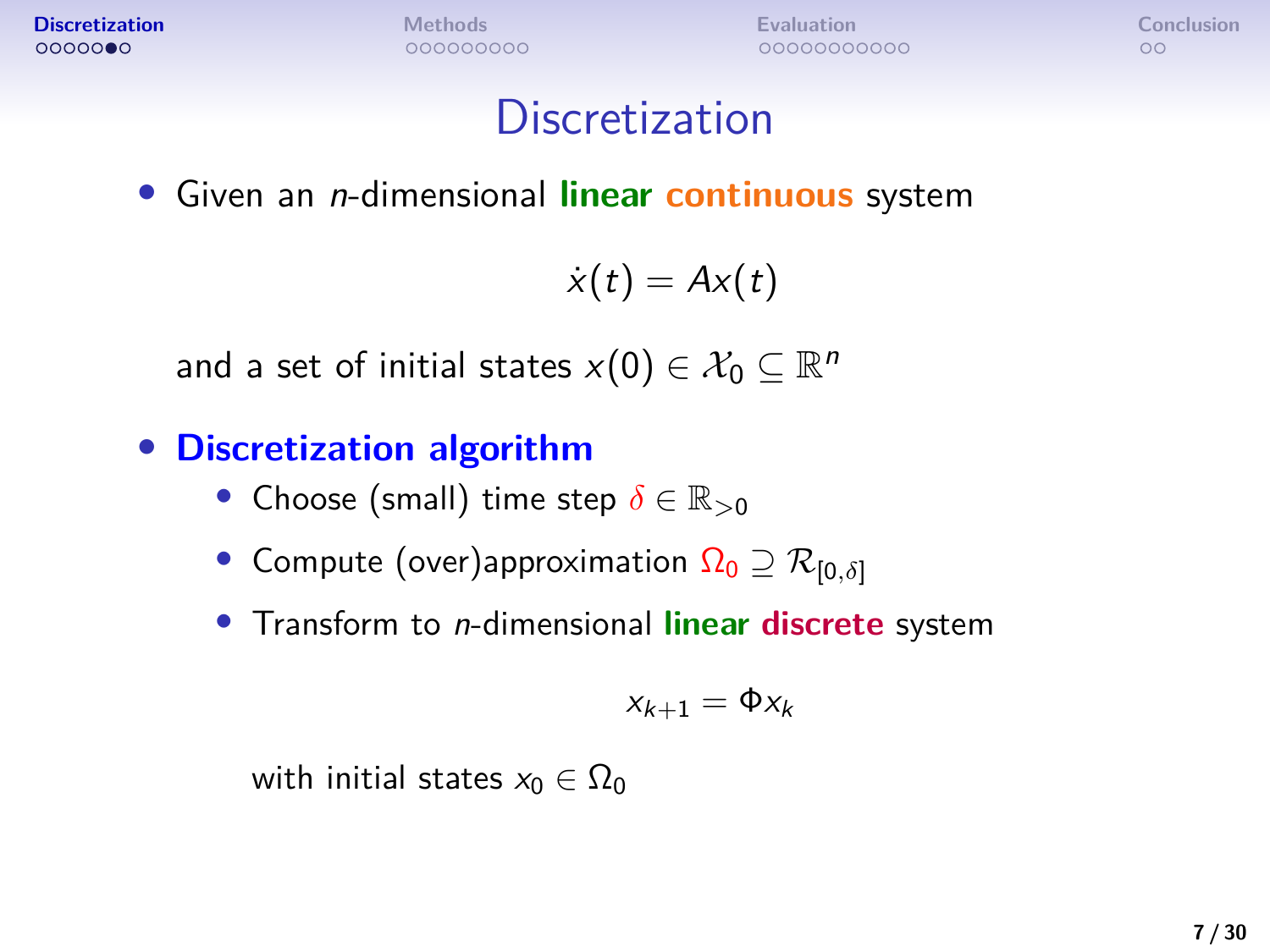$000000$ 

000000000

**[Discretization](#page-2-0) [Methods](#page-10-0) [Evaluation](#page-21-0) [Conclusion](#page-32-0)** 00000000000

 $\circ$ 

## **Discretization**

- Central problem: "Compute approximation  $\Omega_0 \supseteq \mathcal{R}_{[0,\delta]}$ "
- **Reachability algorithm** for discretized system
	- **Precision** depends **only** on  $\Omega_0$
	- For performance reasons,  $\Omega_0$  should be **convex** (And sometimes more specific, e.g., a **zonotope**)
- Secondary problem: How to **choose** *δ*?
	- Large: fast (few iterations for **reachability algorithm**)
	- Small: precise (roughly:  $\lim_{\delta \to 0} \Omega_0 \to \mathcal{R}_{[0,\delta]}$ )
	- Not covered here
- Implemented in **JuliaReach**<sup>1</sup>

<sup>1</sup>S. Bogomolov et al. HSCC. <https://github.com/JuliaReach/>. 2019.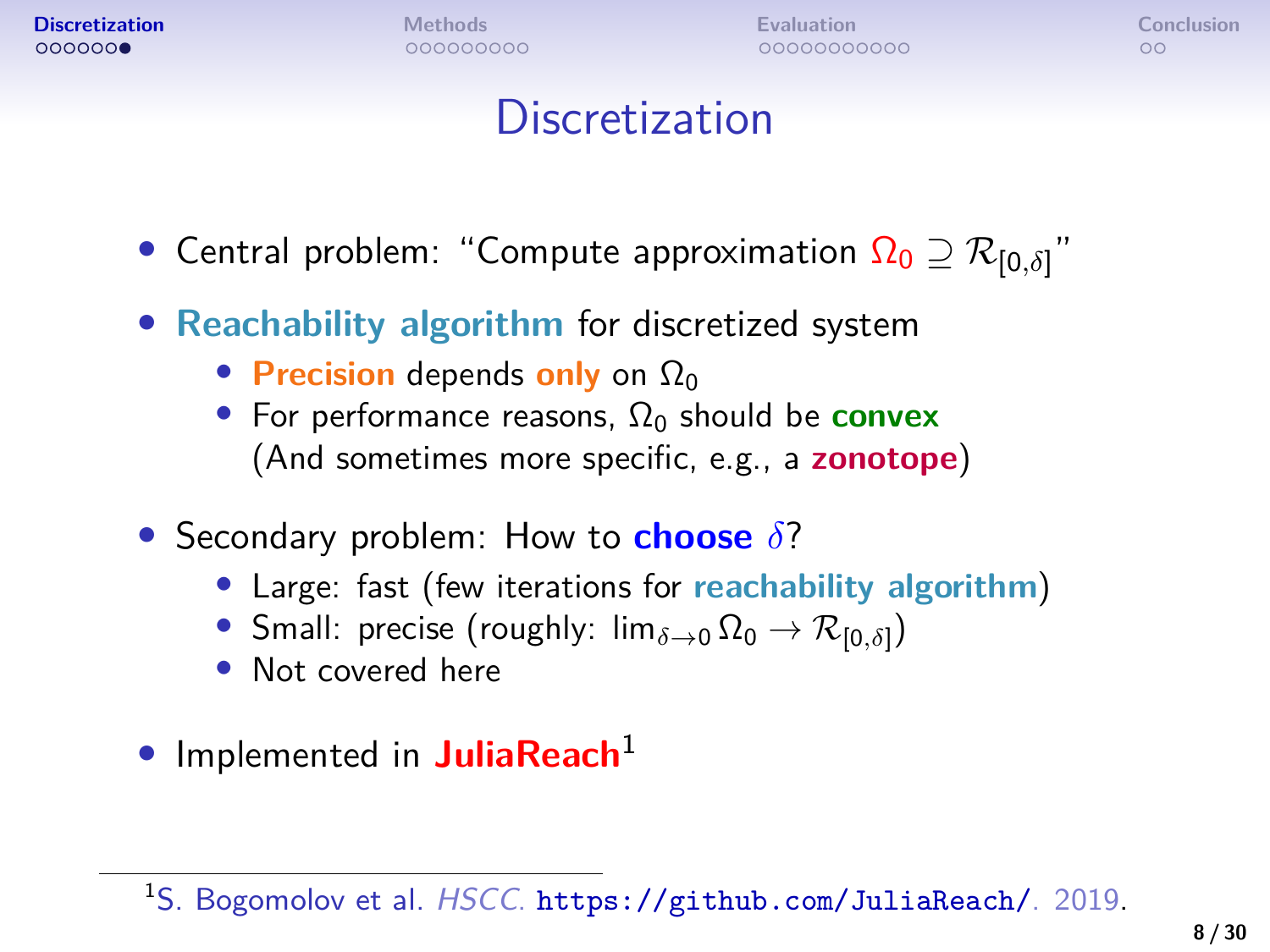<span id="page-10-0"></span>

## **Overview**

#### **[Discretization](#page-2-0)**

#### **[Methods](#page-10-0)**

[Evaluation](#page-21-0)

[Conclusion](#page-32-0)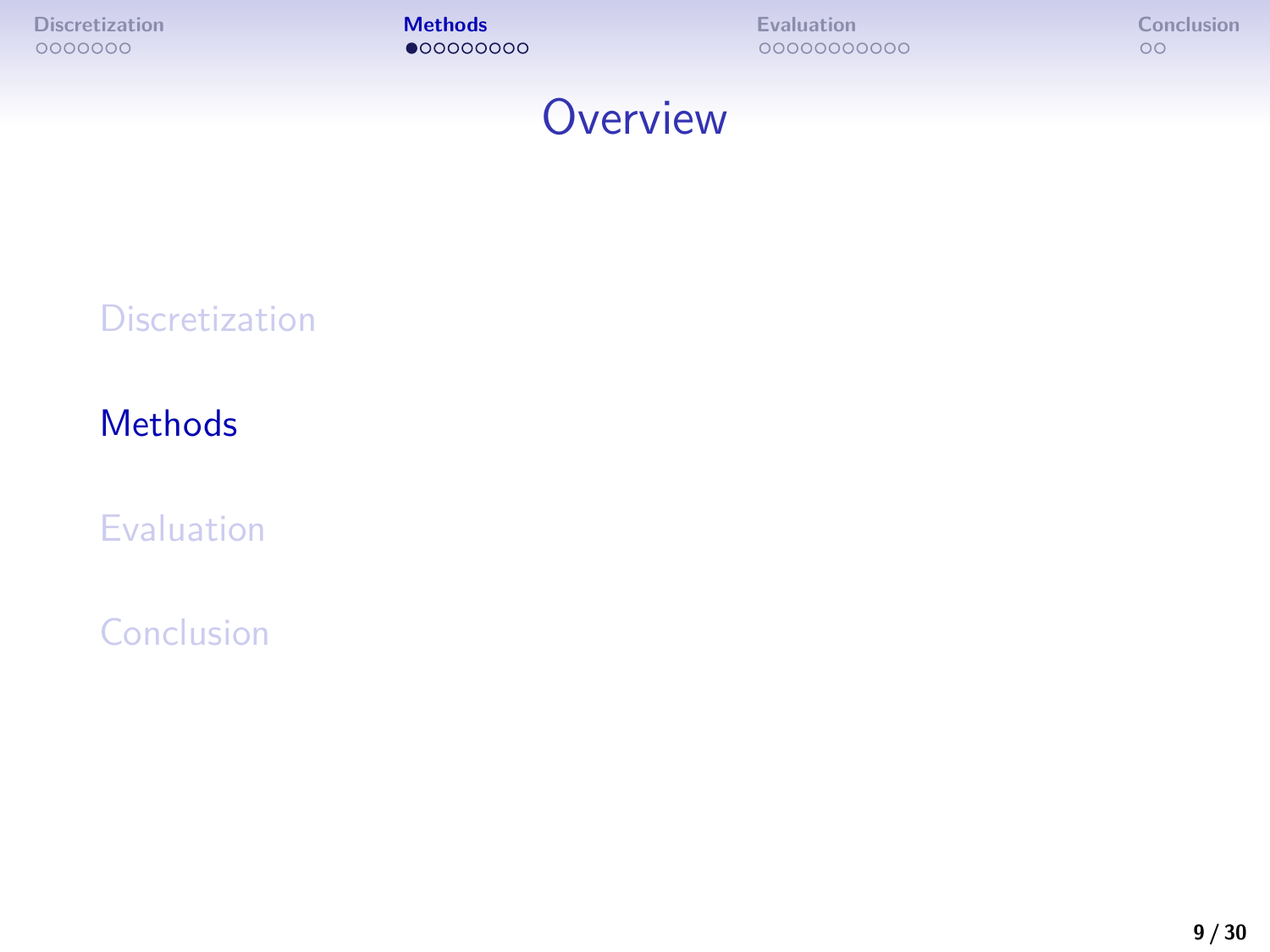**[Discretization](#page-2-0) [Methods](#page-10-0) [Evaluation](#page-21-0) [Conclusion](#page-32-0)**

Inputs

• Most approaches support systems of the form

$$
\dot{x}(t) = Ax(t) + Bu(t)
$$

where  $u(t)$  is an **input signal** coming from a known set  $U$ :  $u(t) \in \mathcal{U}$  for all t

• For simplicity we only consider **homogeneous systems**  $(U = \{0\})$  in this presentation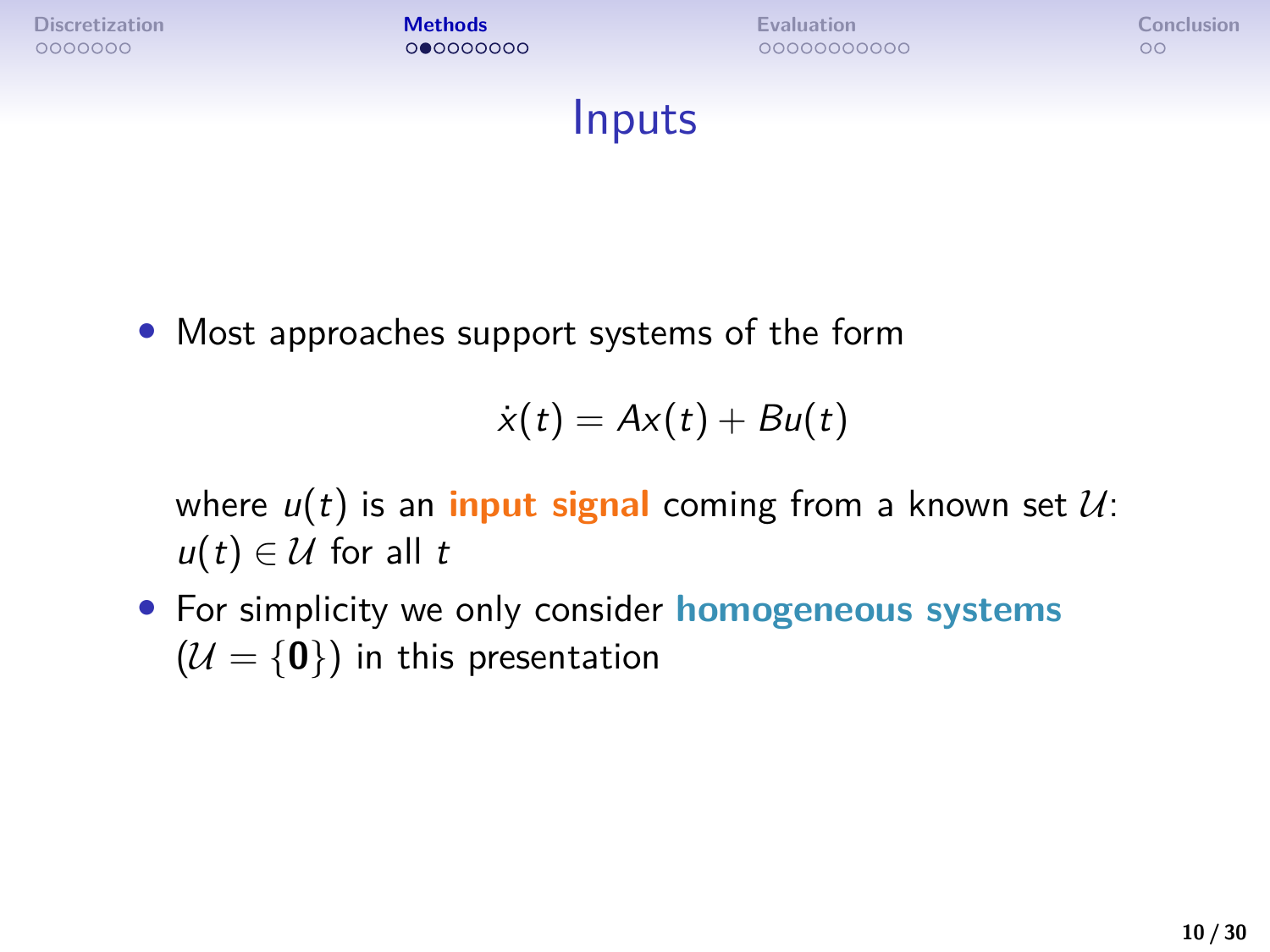0000000

**[Discretization](#page-2-0) [Methods](#page-10-0) [Evaluation](#page-21-0) [Conclusion](#page-32-0)**

 $\circ$ 

#### Notation

- $CH(X)$ : **convex hull** of X (smallest convex set containing  $\mathcal{X}$ )
- $\mathcal{X} \oplus \mathcal{Y} = \{x + y : x \in \mathcal{X}, y \in \mathcal{Y}\}\)$  Minkowski sum of  $\mathcal{X}$  and  $\mathcal{Y}$
- $B_{\varepsilon}^p$ : **ball** in *p*-norm of radius *ε* centered in origin (may omit *p*)
- $\Box(\mathcal{X})$ : symmetric interval hull of X (smallest box containing both  $\mathcal X$  and its reflection in origin)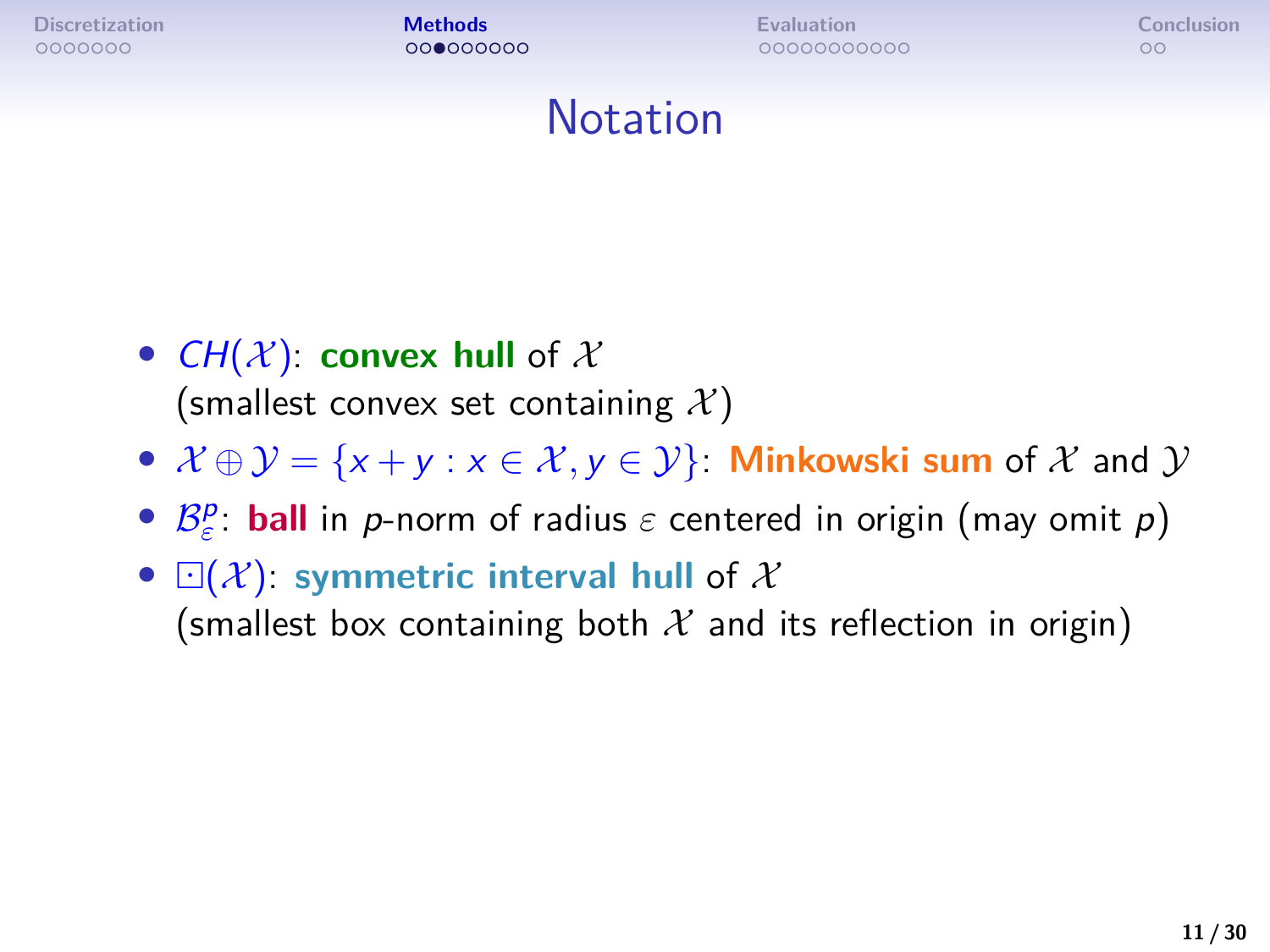## Generic approach



• Start with  $\mathcal{X}_0$  and  $\Phi \mathcal{X}_0$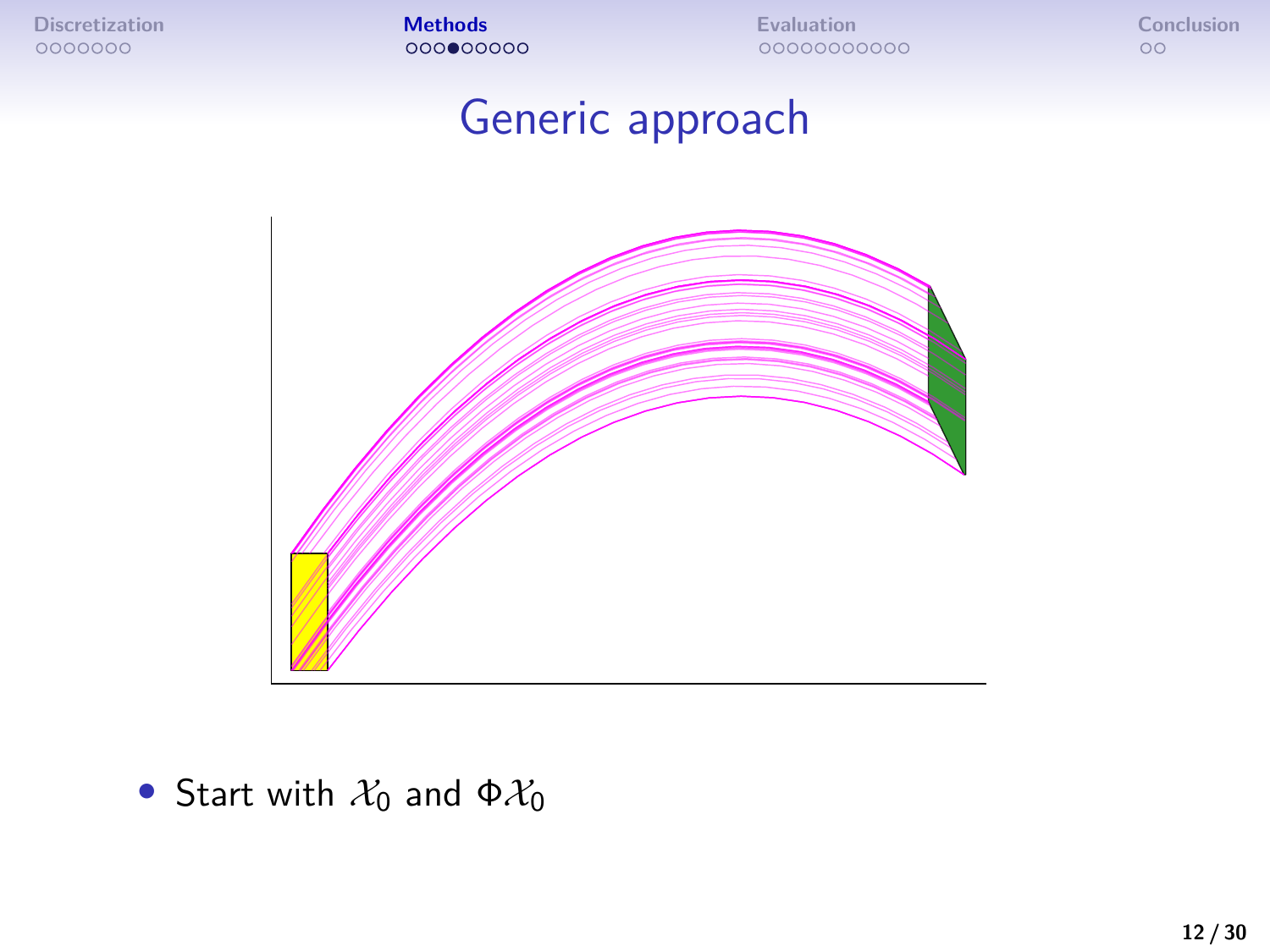## Generic approach



• Compute convex hull  $CH(X_0 \cup \Phi X_0)$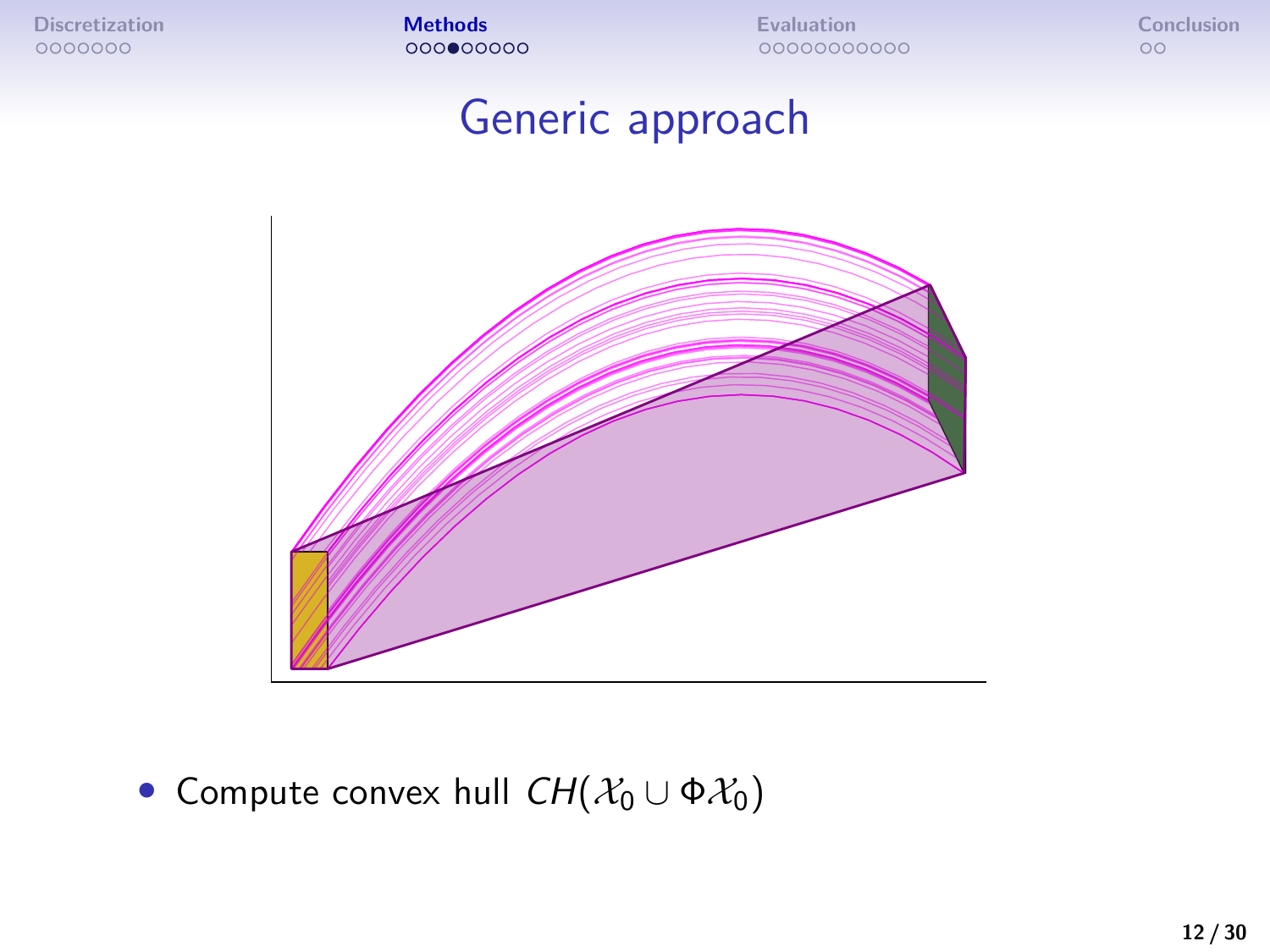#### Generic approach



• Bloat the set to cover all trajectories

 $CH(\mathcal{X}_0 \cup (\Phi \mathcal{X}_0 \oplus \mathcal{H})) \oplus \mathcal{J}$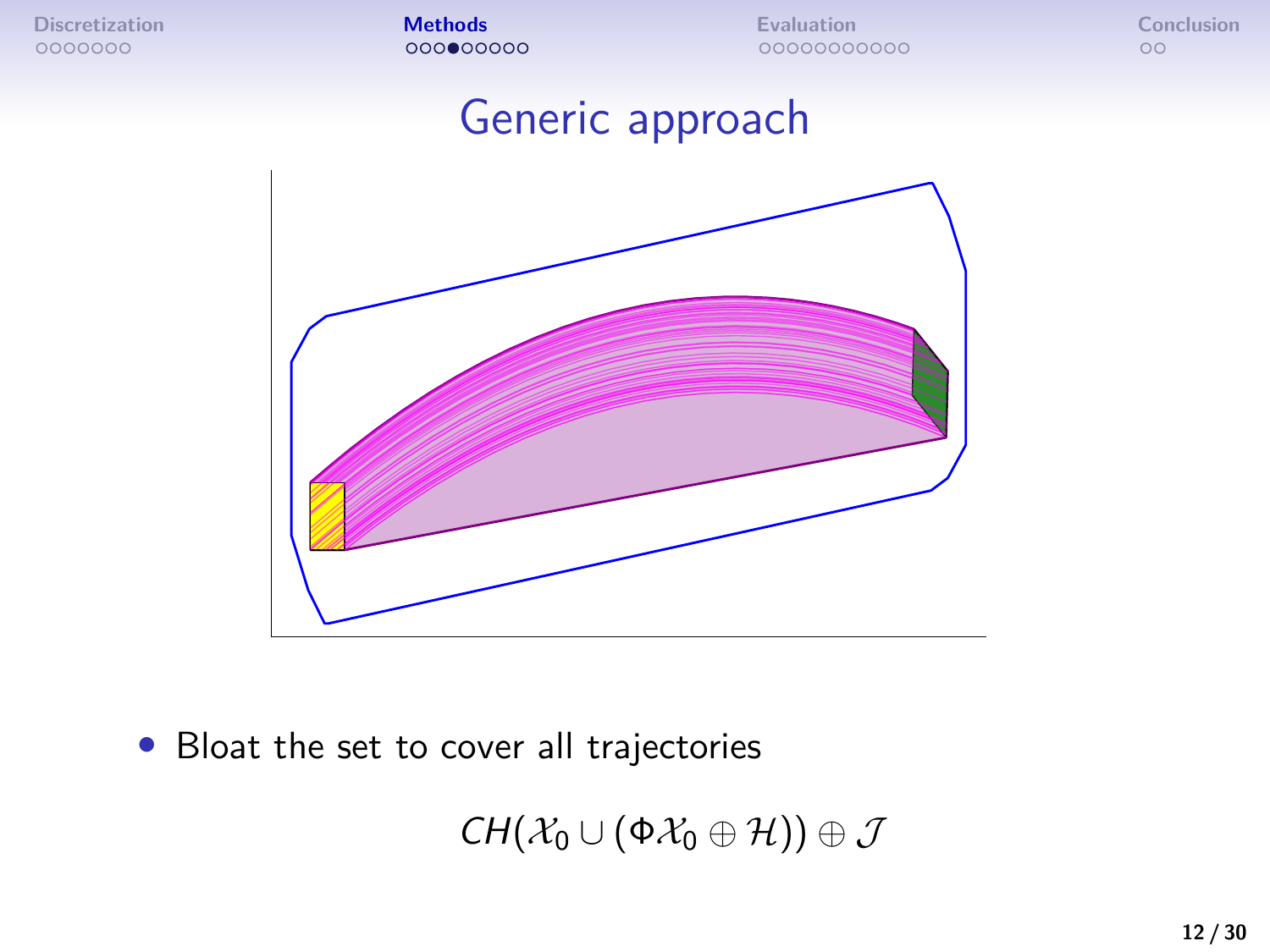#### First- and second-order methods  $\bullet$   $d/dt^1$ :

$$
\Omega_0 = \mathsf{CH}(\mathcal{X}_0 \cup \Phi \mathcal{X}_0) \oplus \mathcal{B}_{\varepsilon}
$$
\n
$$
\varepsilon = \left( e^{\|A\|\delta} - 1 - \|A\|\delta \right) \|\mathcal{X}_0\| - \frac{3}{8} \|A\|^2 \delta^2 \|\mathcal{X}_0\|
$$

• **Zonotope**<sup>2</sup> :

$$
\Omega_0 = \textit{zonotope}(\textit{CH}(\mathcal{X}_0 \cup \Phi \mathcal{X}_0)) \oplus \mathcal{B}_\varepsilon^\infty \\ \varepsilon = \left( e^{\|A\|_\infty \delta} - 1 - \|A\|_\infty \delta \right) \|\mathcal{X}_0\|_\infty
$$

• **LGG**<sup>3</sup> :

$$
\begin{aligned} \Omega_0&=CH(\mathcal{X}_0\cup(\Phi\mathcal{X}_0\oplus\mathcal{B}_{\varepsilon}))\\ \varepsilon&=\left(e^{\|A\|\delta}-1-\|A\|\delta\right)\|\mathcal{X}_0\| \end{aligned}
$$

- <sup>1</sup>E. Asarin et al. HSCC. 2000
- <sup>2</sup>A. Girard. HSCC. 2005

<sup>3</sup>C. Le Guernic and A. Girard. Nonlinear Analysis: Hybrid Systems (2010)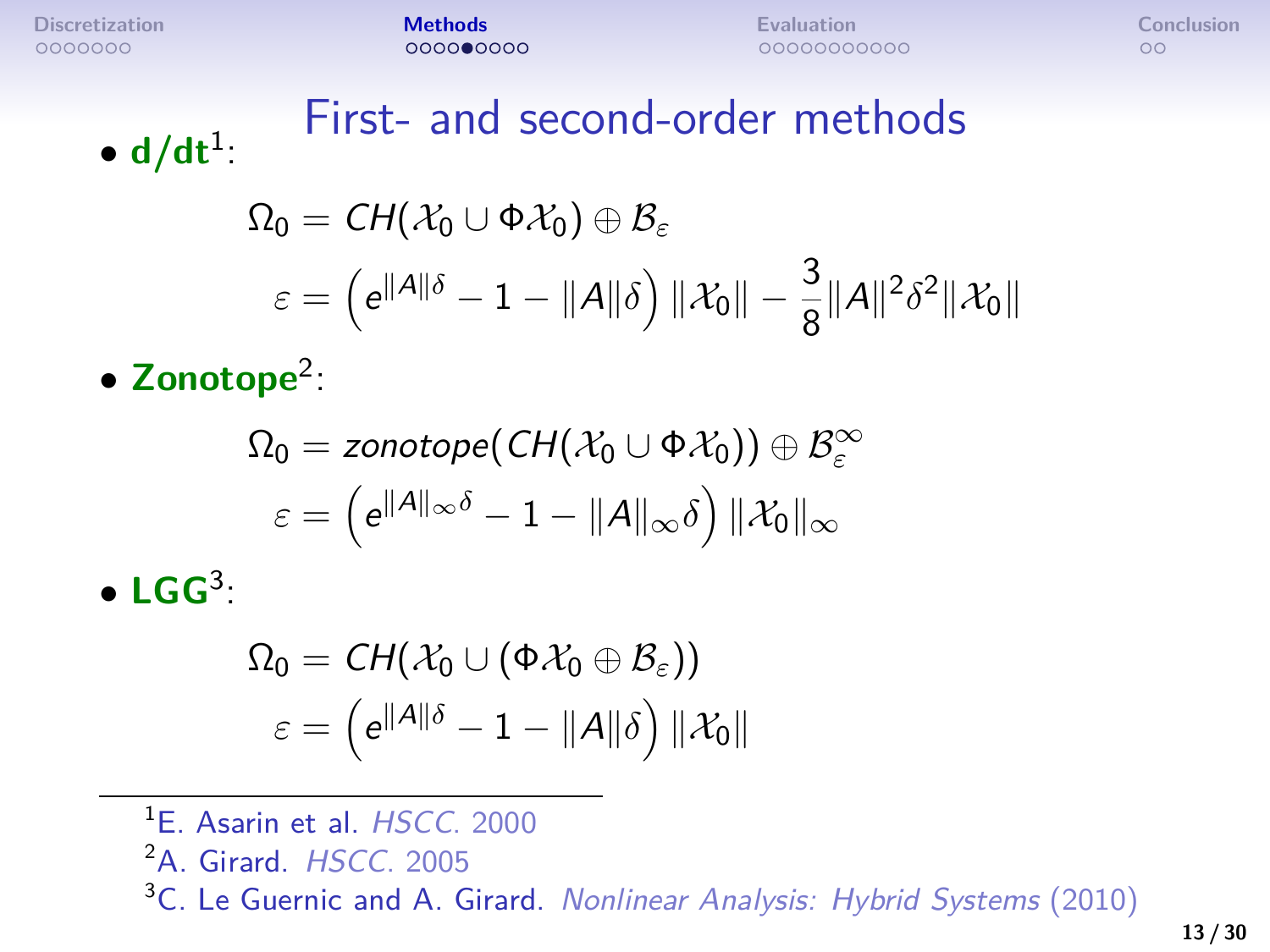## Support function

• Let  $\emptyset \subsetneq \mathcal{X} \subseteq \mathbb{R}^n$  be a **compact convex set** and  $d \in \mathbb{R}^n$ The **support function** of  $X$  in direction  $d$  is

$$
\rho_{\mathcal{X}} : \mathbb{R}^n \to \mathbb{R}
$$

$$
\rho_{\mathcal{X}}(d) = \max_{x \in \mathcal{X}} \langle d, x \rangle
$$

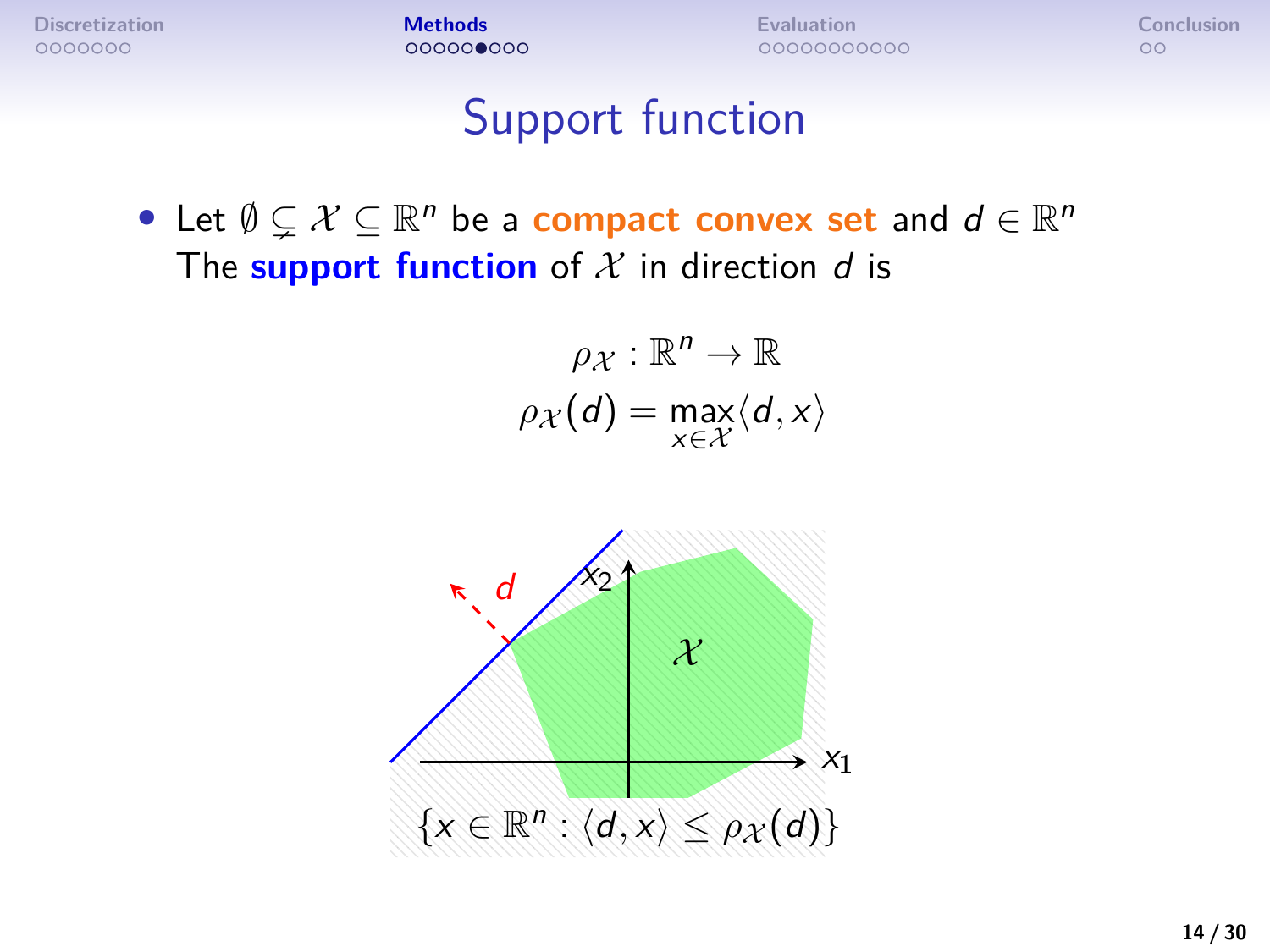## Best convex approximation

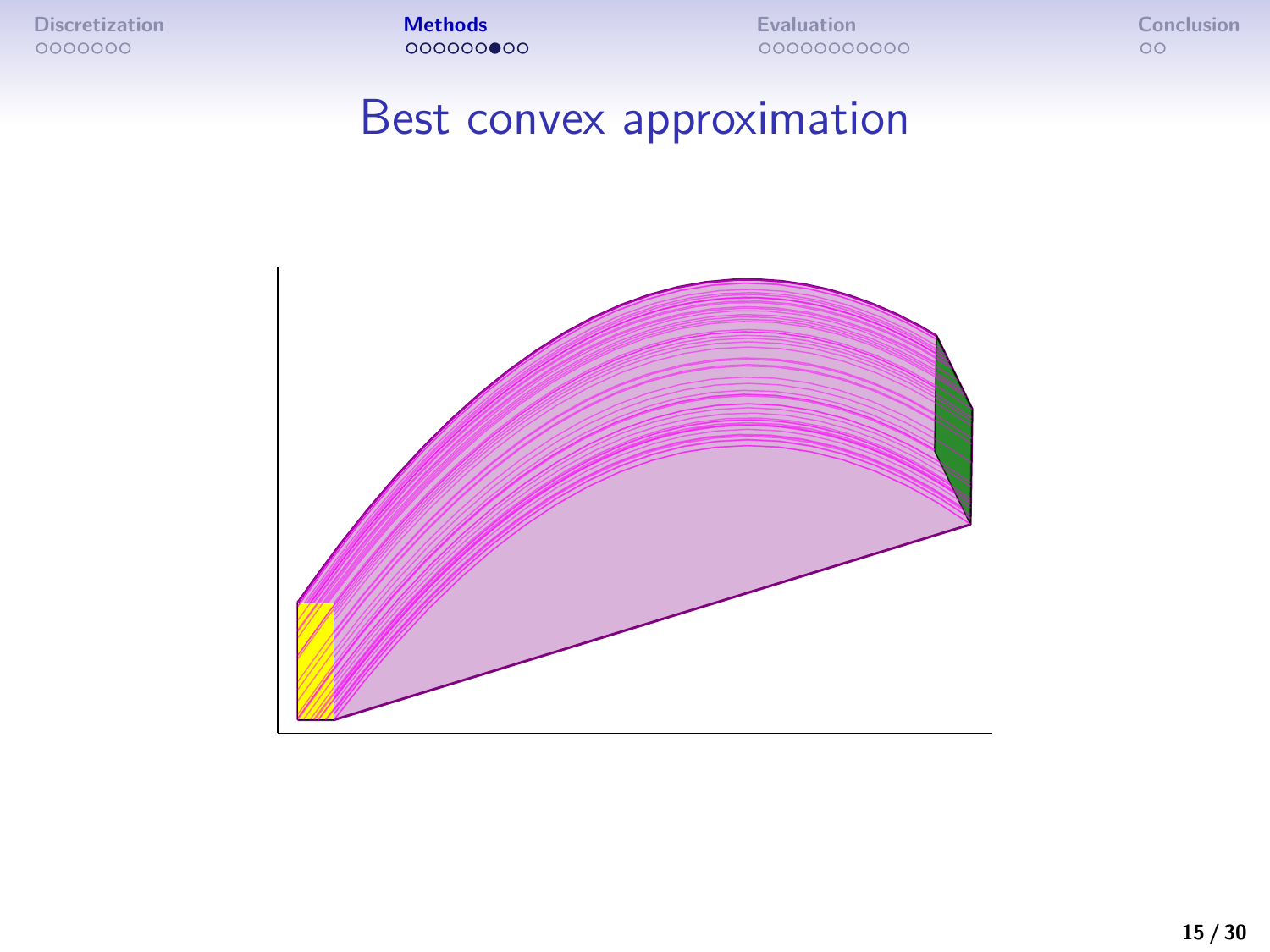#### Forward and forward-backward methods

#### • **Forward-backward (SpaceEx)**<sup>1</sup> :

$$
\Omega_0 = CH(\bigcup_{\lambda \in [0,1]} \mathcal{Y}_{\lambda})
$$
\n
$$
\mathcal{Y}_{\lambda} = (1 - \lambda)\mathcal{X}_0 \oplus \lambda \Phi \mathcal{X}_0 \oplus (\lambda E_+ \cap (1 - \lambda)E_-)
$$
\n
$$
E_+ = \Box(\Psi(|A|, \delta) \Box (A^2 \mathcal{X}_0))
$$
\n
$$
E_- = \Box(\Psi(|A|, \delta) \Box (A^2 \Phi \mathcal{X}_0))
$$
\n
$$
\Psi(A, \delta) = \sum_{i=0}^{\infty} \frac{\delta^{i+2}}{(i+2)!} A^i
$$

• **Forward (JuliaReach)**<sup>2</sup> :

$$
\Omega_0 = \mathit{CH}(\mathcal{X}_0 \cup (\Phi \mathcal{X}_0 \oplus E_+))
$$

<sup>&</sup>lt;sup>1</sup>G. Frehse et al. CAV. 2011

<sup>&</sup>lt;sup>2</sup>S. Bogomolov et al. HSCC. 2018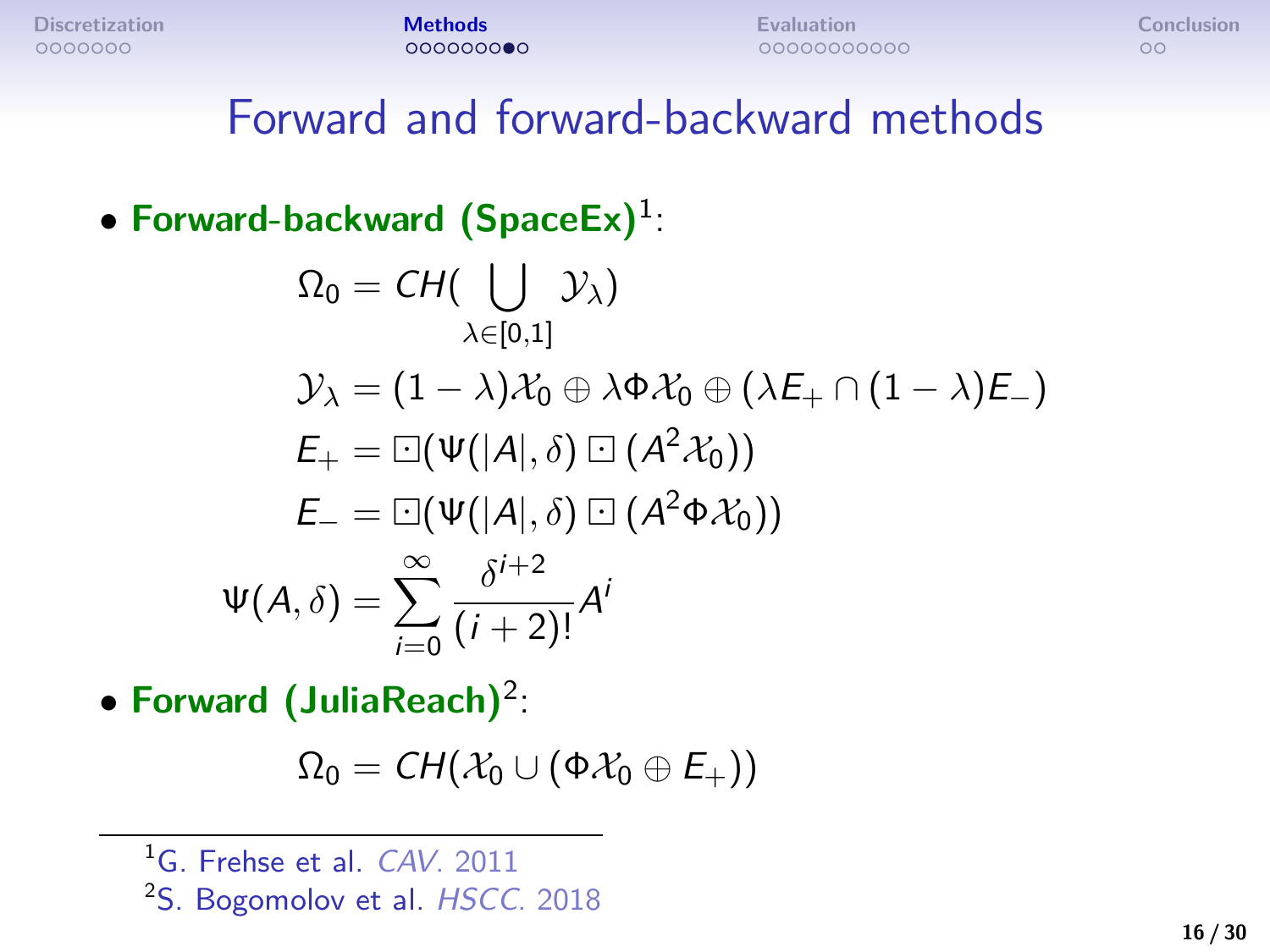#### Correction-hull method

• **Interval matrices (CORA)**<sup>1</sup> :

$$
\Omega_0 = CH(\mathcal{X}_0 \cup \Phi \mathcal{X}_0) \oplus F_p \mathcal{X}_0
$$
\n
$$
F_p = E + \sum_{i=2}^p [\delta^i(i^{\frac{-i}{i-1}} - i^{\frac{-1}{i-1}}), 0] \frac{A^i}{i!}
$$
\n
$$
E = n \times n \text{ matrix filled with } [-\varepsilon, \varepsilon]
$$
\n
$$
\varepsilon = \frac{(\|A\|_{\infty} \delta)^{p+1}}{(p+1)!} \frac{1}{1-\alpha}
$$
\n
$$
\alpha = \frac{\|A\|_{\infty} \delta}{p+2} < 1
$$

• Truncation order  $p = 4$  used in experiments

<sup>&</sup>lt;sup>1</sup>M. Althoff, O. Stursberg, and M. Buss. CDC. 2007.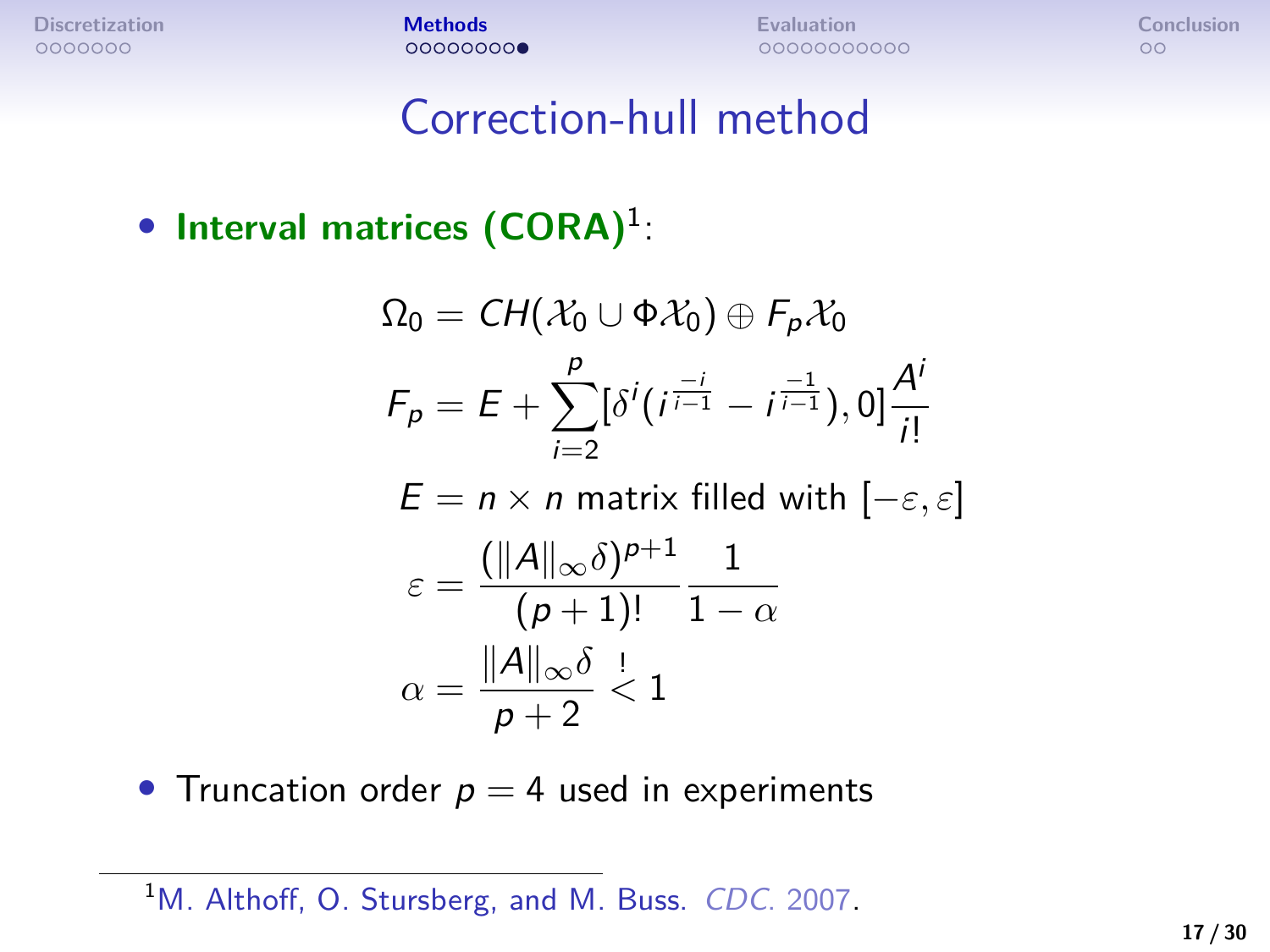<span id="page-21-0"></span>



#### **[Discretization](#page-2-0)**

**[Methods](#page-10-0)** 

[Evaluation](#page-21-0)

[Conclusion](#page-32-0)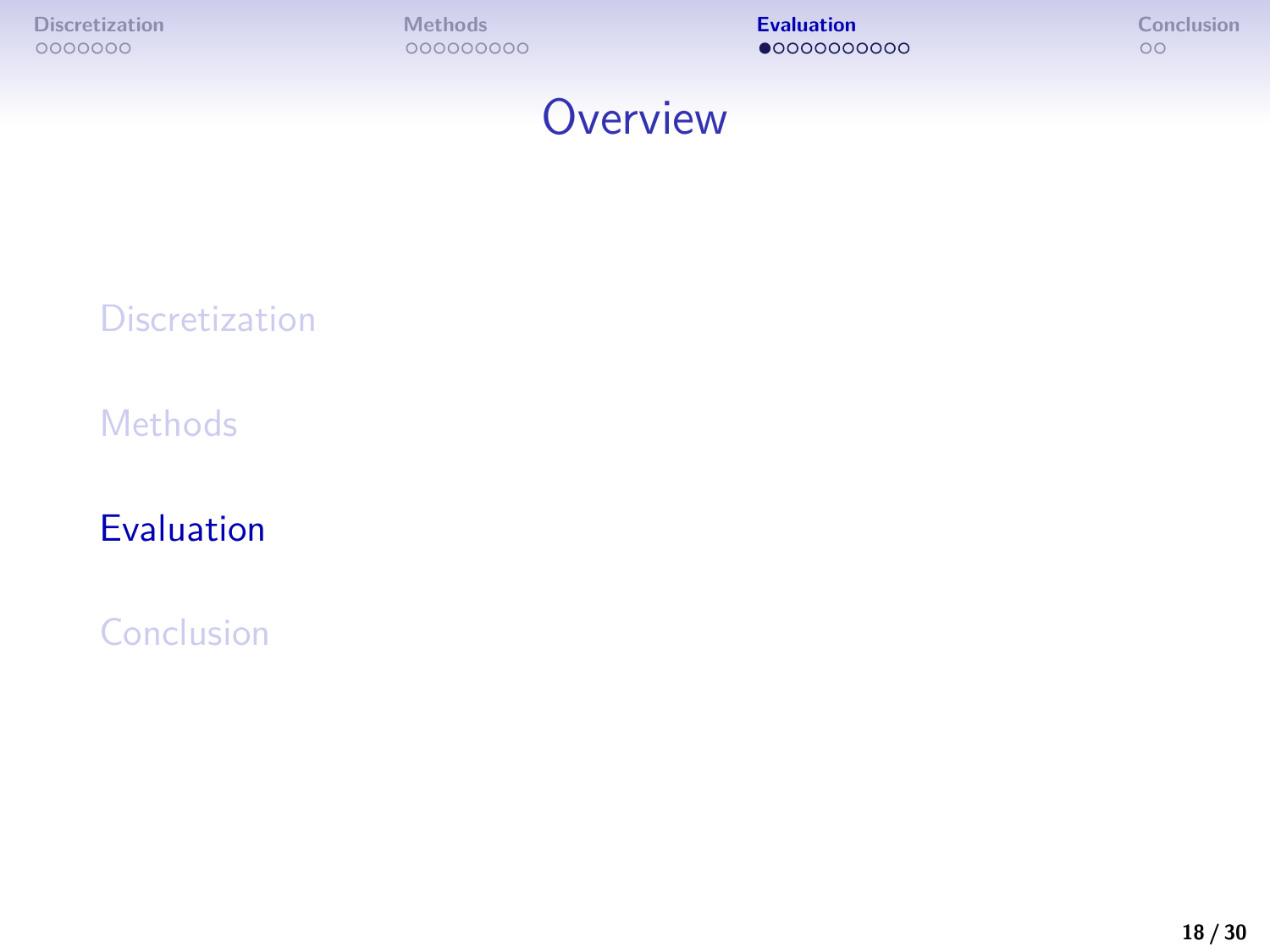#### Experiment 1

• **Harmonic oscillator**

$$
\dot{x}(t) = \begin{pmatrix} 0 & 1 \\ -4\pi & 0 \end{pmatrix} x(t)
$$

$$
x_0 = \begin{pmatrix} 0 \\ 10 \end{pmatrix}
$$

- Compare methods
- Vary one parameter  $(\delta$  resp.  $\mathcal{X}_0)$
- **Reference reachable states** for small time steps in gray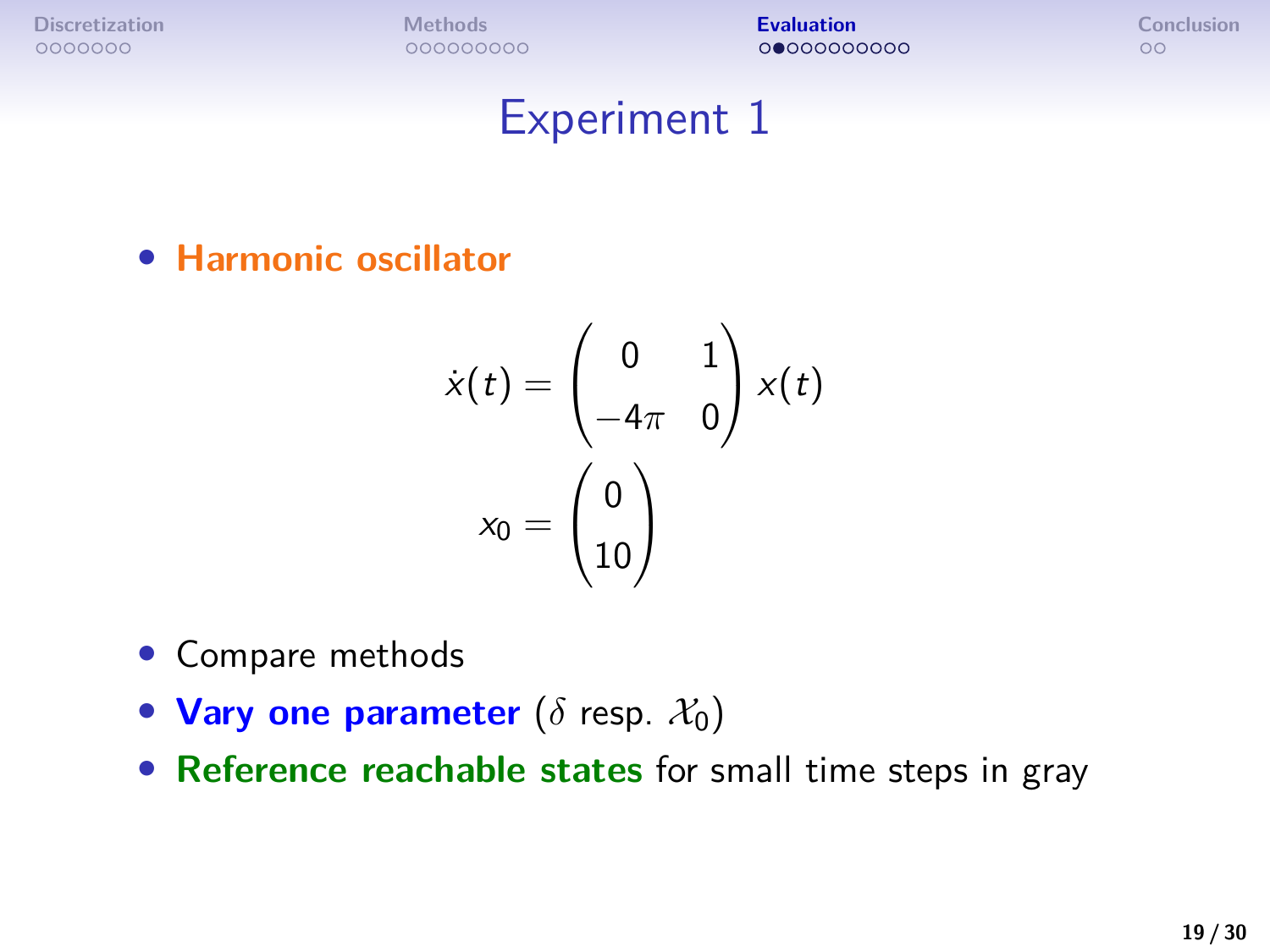## Experiment 1 - Example 1

•  $\mathcal{X}_0 = [-0.1, 0.1] \times [9.9, 10.1] = \Box(x_0, 0.1)$  (square around  $x_0$ )

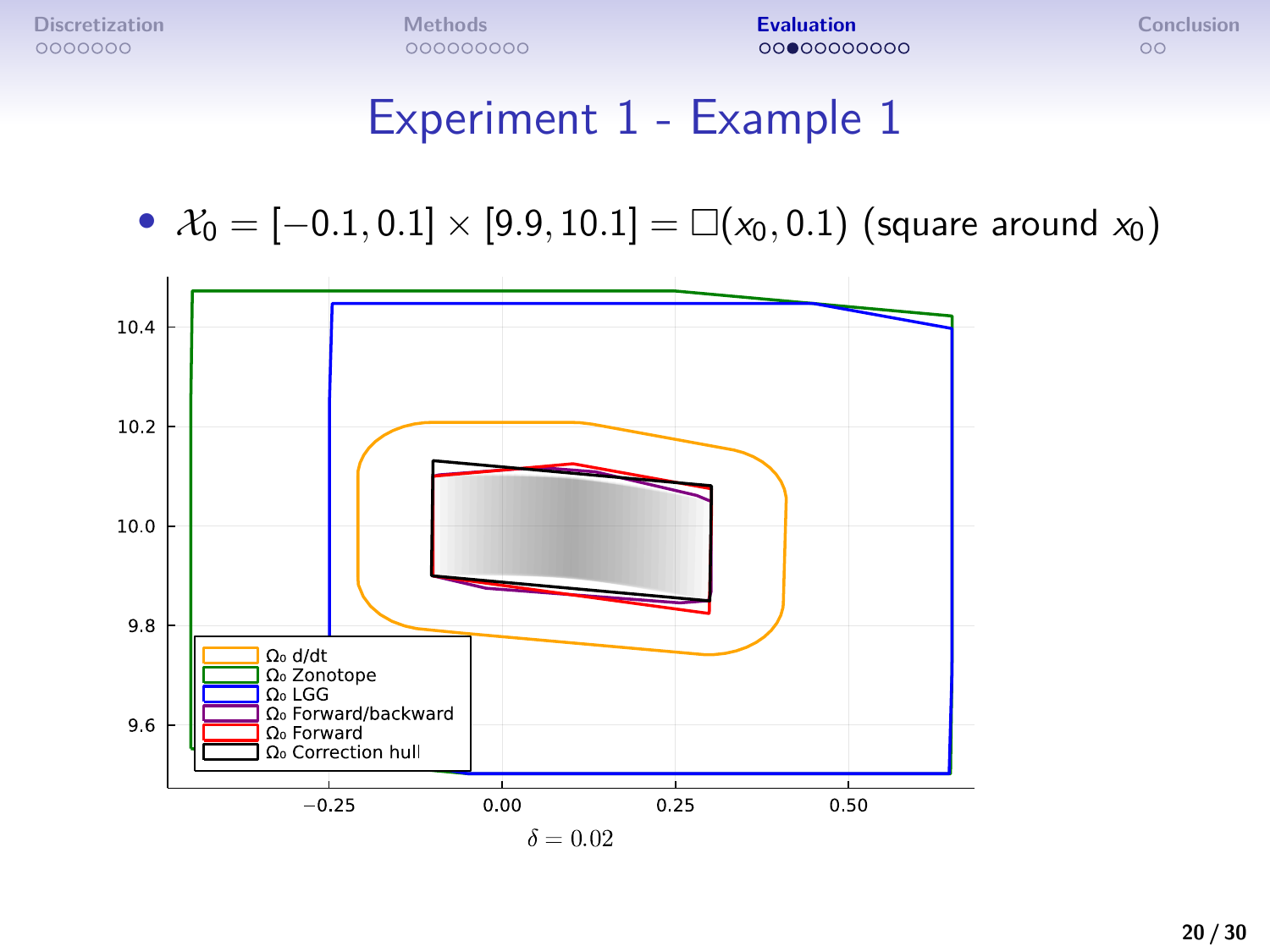## Experiment 1 - Varying *δ*

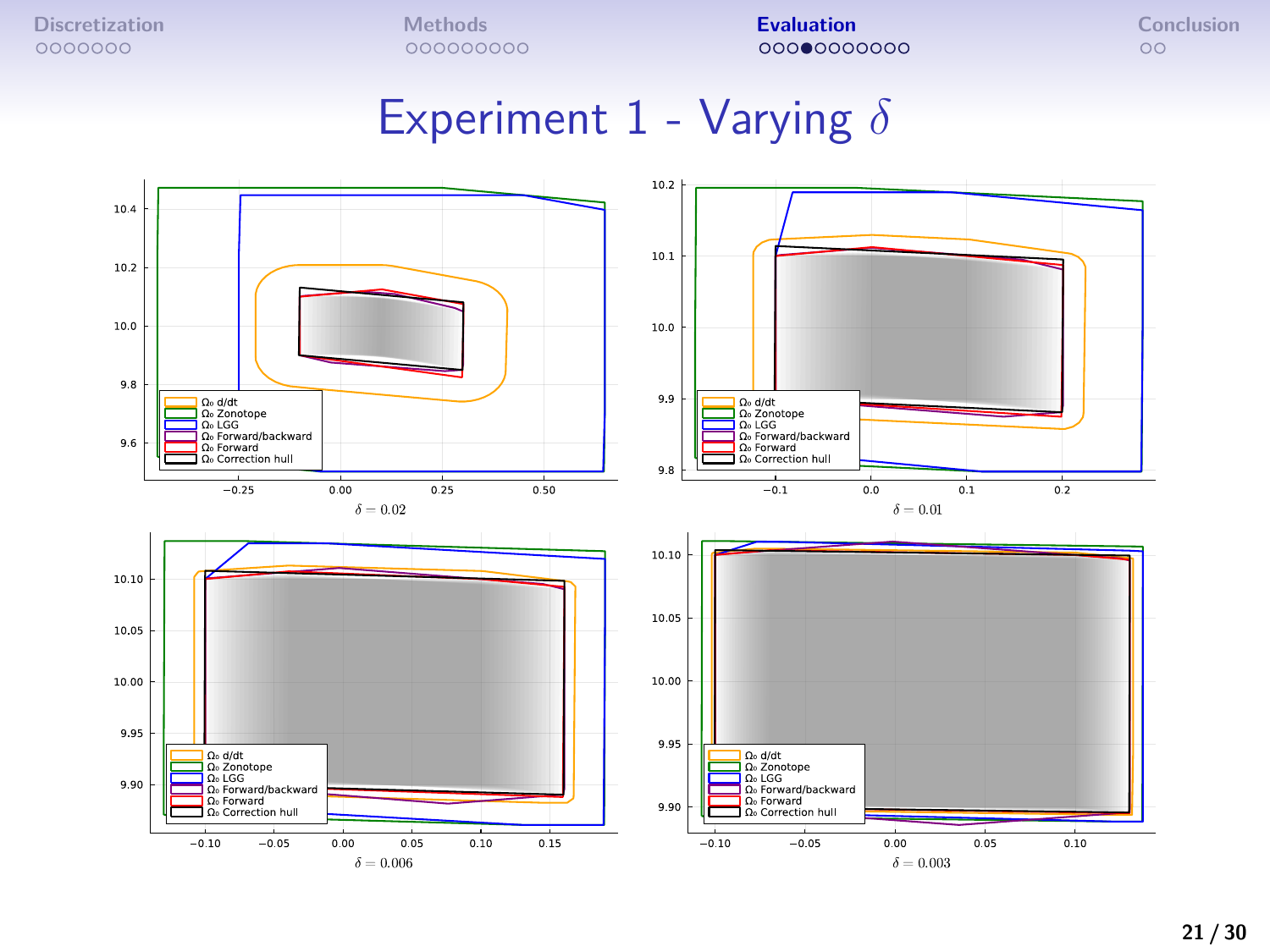#### Experiment 1 - Example 2

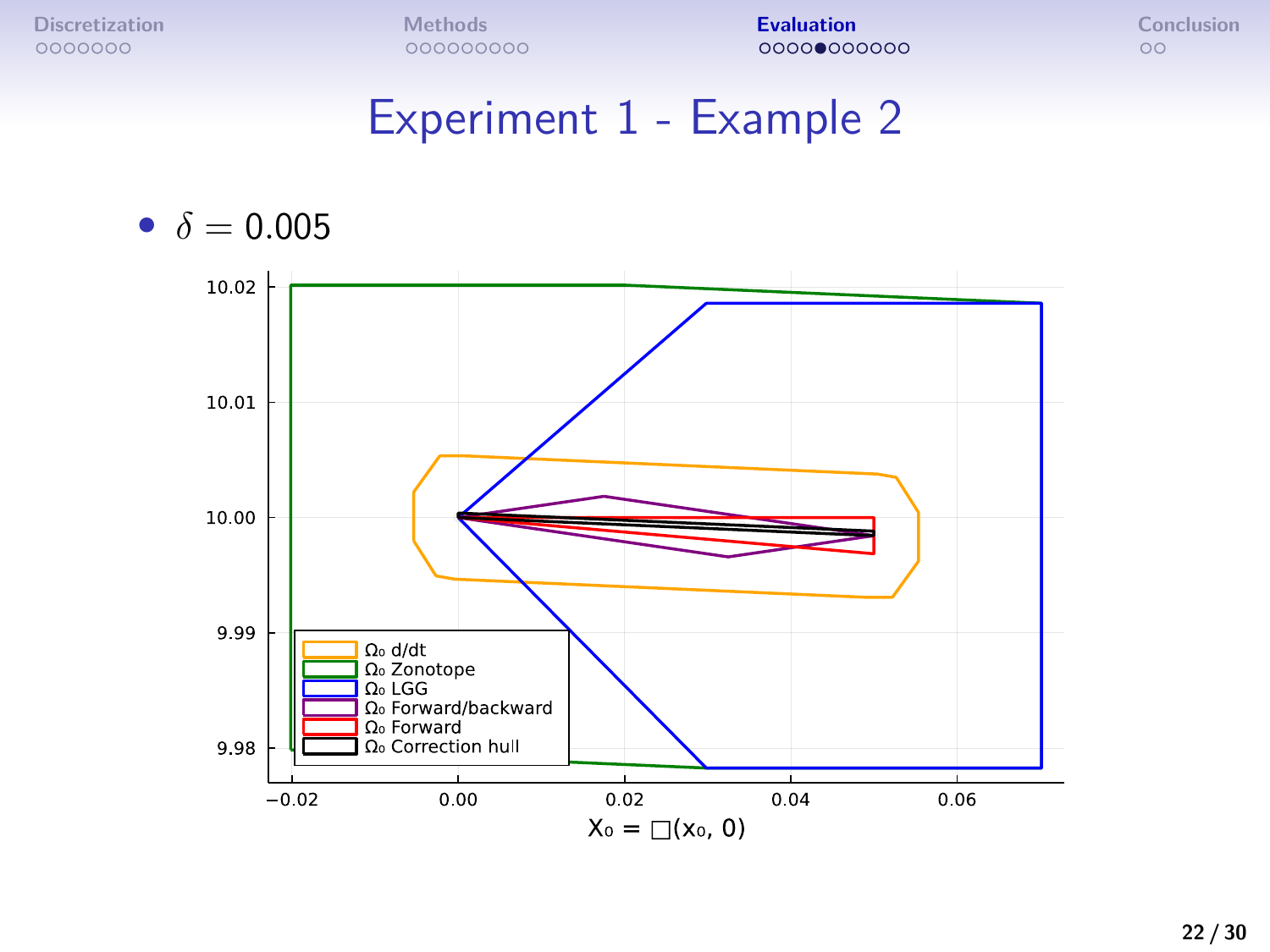#### Experiment 1 - Varying  $\mathcal{X}_0$

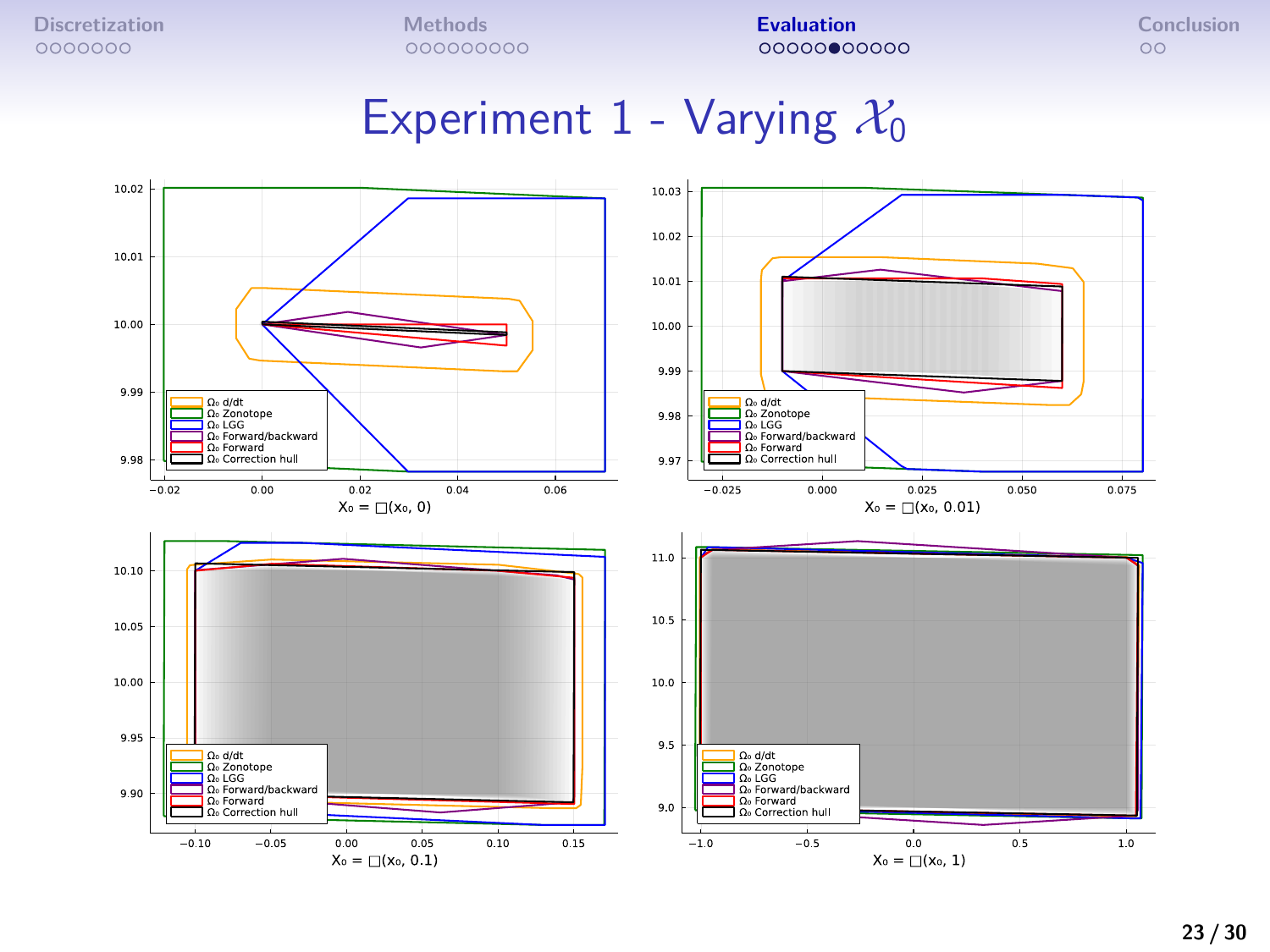$\circ$ 

### Experiment 2

- Quantitative analysis
- **Harmonic oscillator**
- **Two degree of freedom**
	- 4 dimensions
	- $||A||_{\infty} = 10001$
- **ISS (docking maneuver)**
	- 270 dimensions
	- Nondeterministic inputs
	- $||A||_{\infty} = 3763$

#### • **Vary** *δ*

- Compare **support function**  $\rho(d, \Omega_0)$  in **direction**  $d = 1$ 
	- Lazy computation except for **Zonotope** and **Correction hull**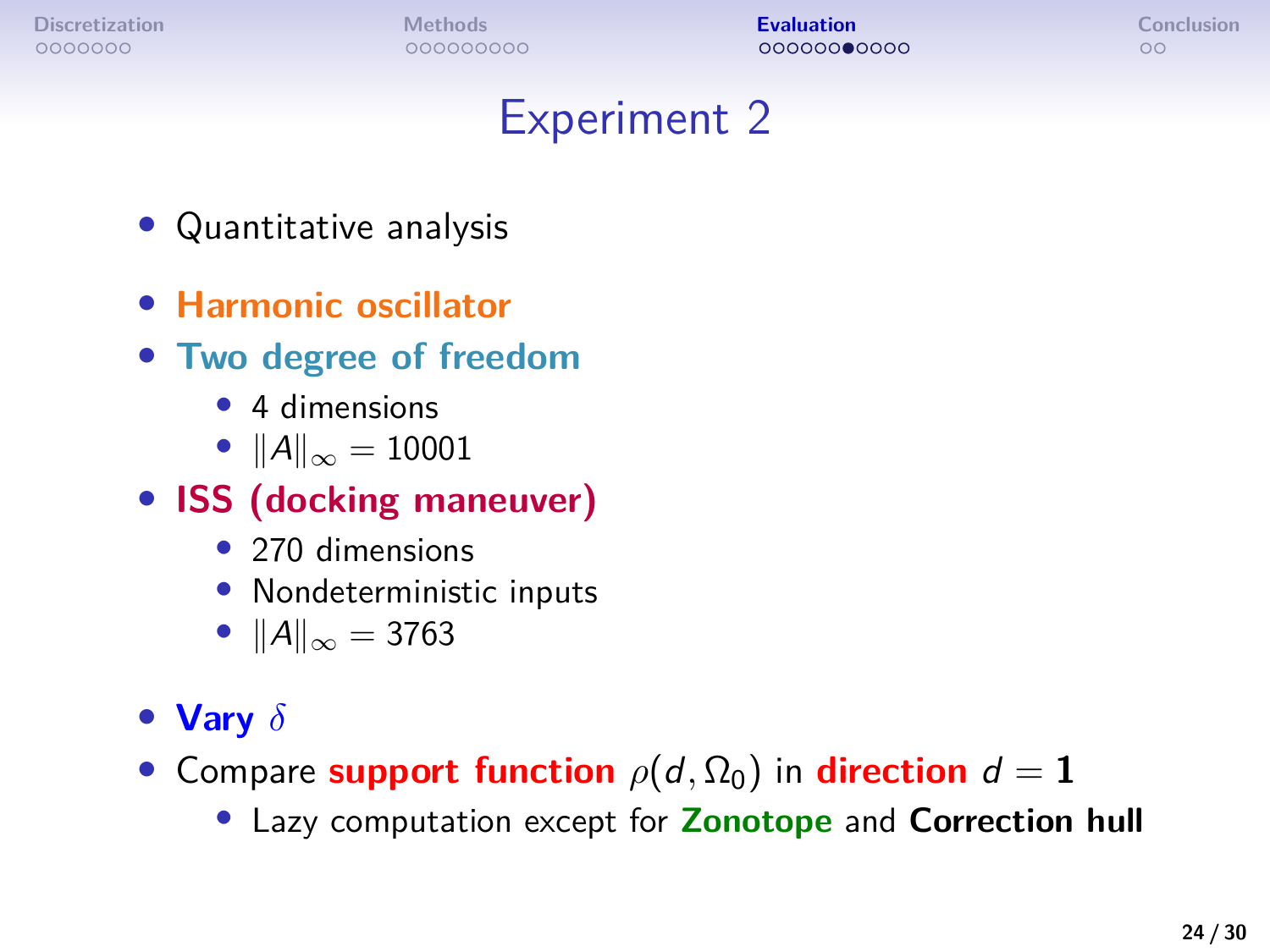#### Experiment 2 - Harmonic oscillator

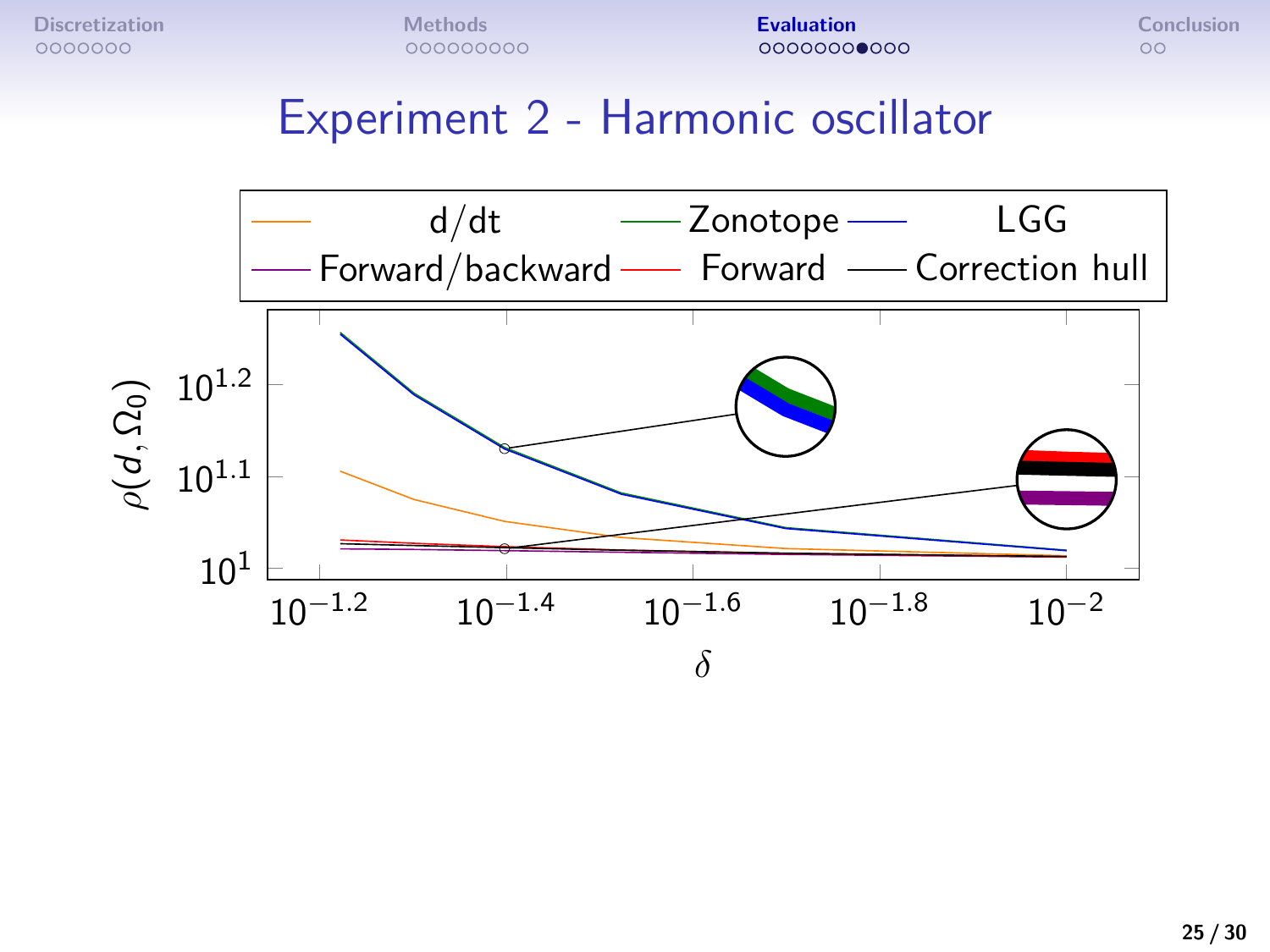#### Experiment 2 - Two degree of freedom



10−<sup>5</sup> • **Forward/backward** and **Forward** yield identical results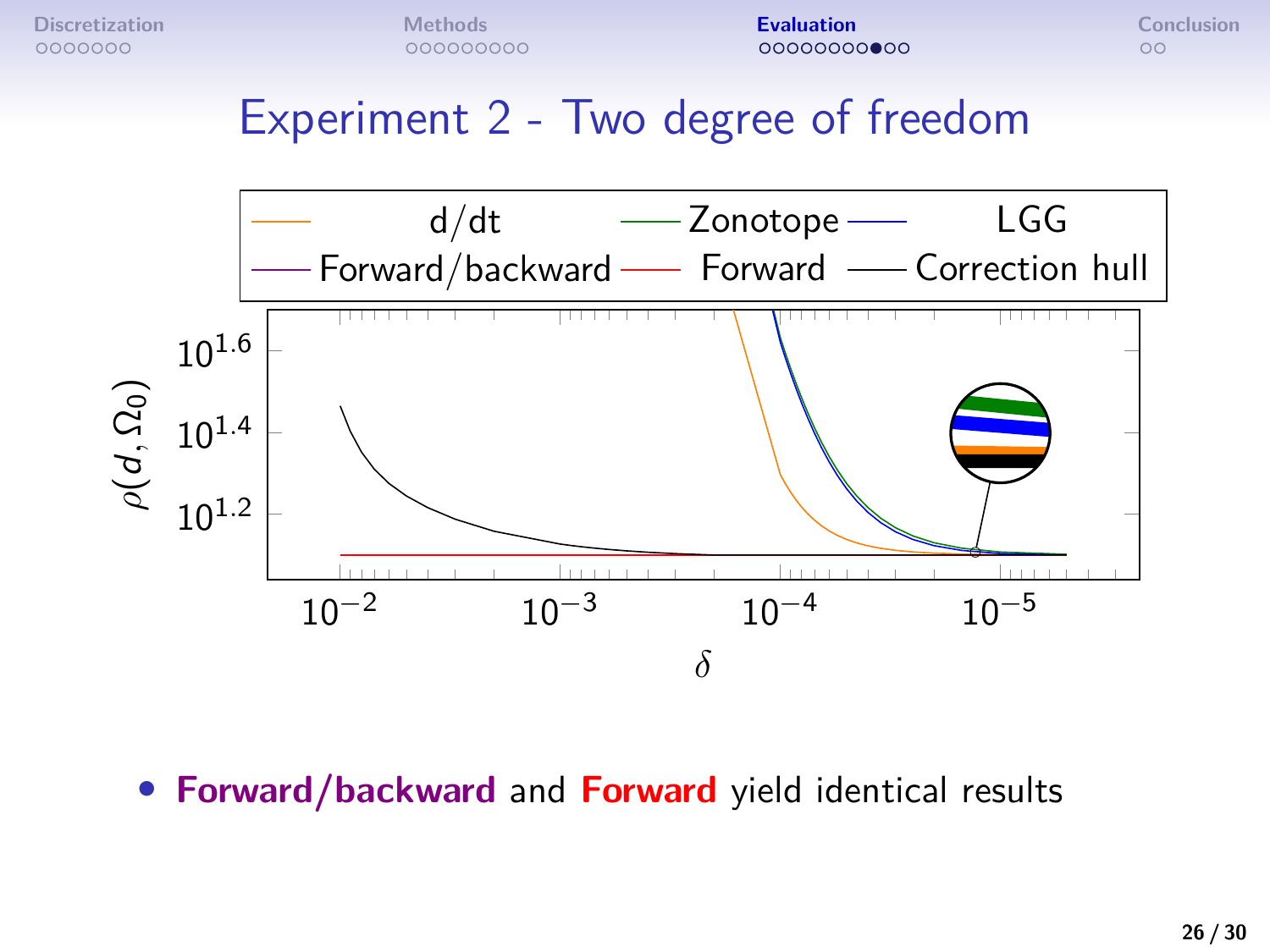## Experiment 2 - ISS



• **d/dt** not applicable here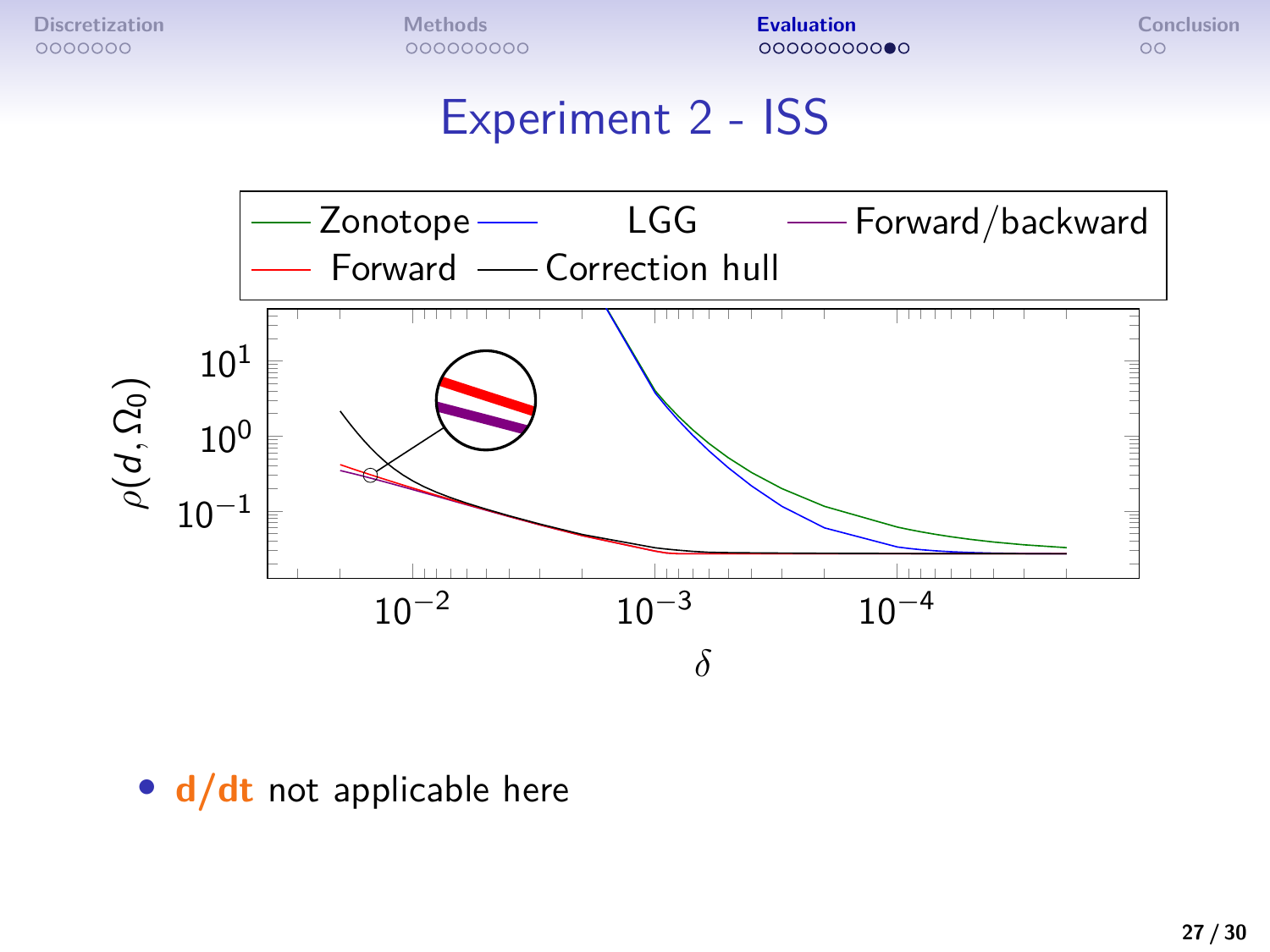## Experiment 2 - Run times

#### • Time in milliseconds

|                                       |             |             |           |               | $\textsf{Model}~~\Big ~\texttt{d/dt}~~\textsf{Zonotope}^1~~\textsf{LGG}~~\textsf{Fwd/bwd}~~\textsf{Forward}~~\textsf{Correction hull}^1$ |
|---------------------------------------|-------------|-------------|-----------|---------------|------------------------------------------------------------------------------------------------------------------------------------------|
| Oscillator 0.01<br>TDoF 0.03<br>ISS - | $0.02$ 0.01 |             | 6.56 0.03 |               | 0.23                                                                                                                                     |
|                                       |             | $0.05$ 0.01 | 6.17 0.06 |               | 0.51                                                                                                                                     |
|                                       |             | 32.99 25.93 |           | 657.80 476.96 | 4701.20                                                                                                                                  |

<sup>&</sup>lt;sup>1</sup>Non-lazy computation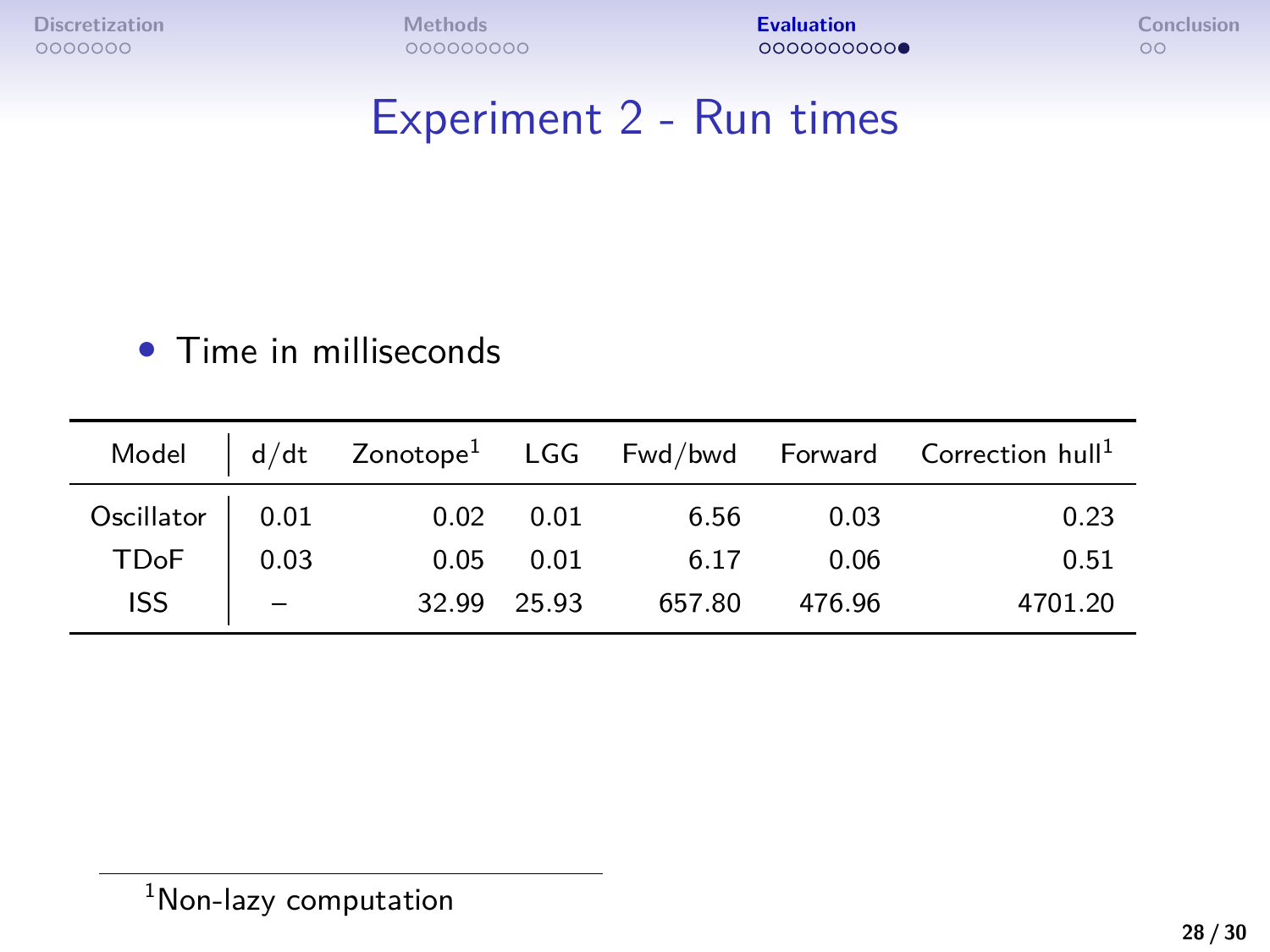<span id="page-32-0"></span>



#### **[Discretization](#page-2-0)**

**[Methods](#page-10-0)** 

[Evaluation](#page-21-0)

[Conclusion](#page-32-0)